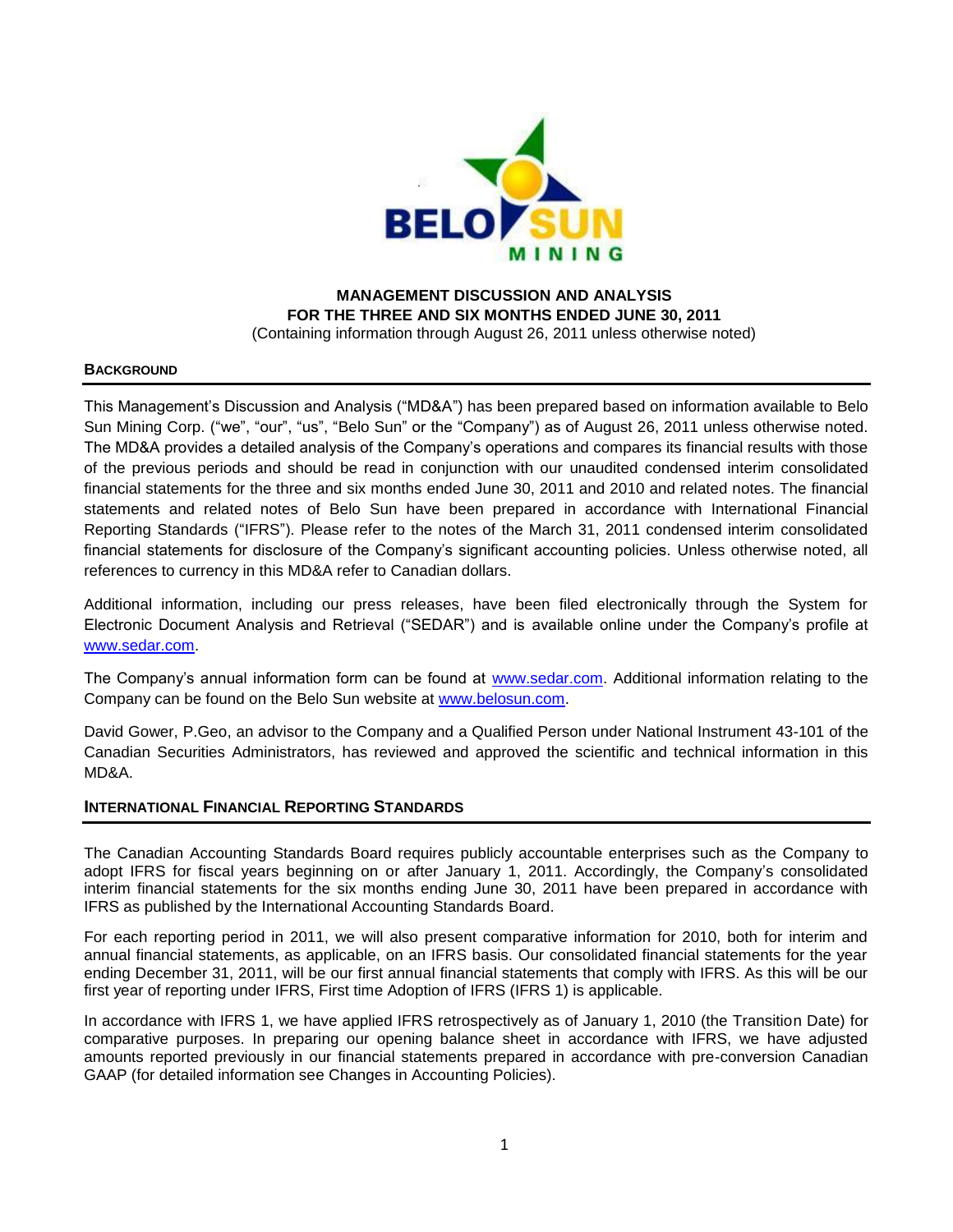For further information, please refer to the Company's Condensed Interim Consolidated Financial Statements and Notes for the three and six months ended June 30, 2011.

## **CAUTIONARY STATEMENT REGARDING FORWARD LOOKING INFORMATION**

Except for statements of historical fact relating to Belo Sun certain information contained herein constitutes forward-looking information under Canadian securities legislation. Forward-looking information includes, but is not limited to, statements with respect to the Company's development potential and timetable of the Company's properties; future mineral prices; ability to raise additional financing; the estimation of mineral reserves and mineral resources; conclusions of economic evaluations; the timing and amount of estimated future exploration and development; capital expenditures; success of exploration activities; currency exchange rates; reliance on qualified personnel; competition; dependence on outside parties; government regulation of mining operations; and environmental risks. Generally, forward-looking information can be identified by the use of forward-looking terminology such as "plans", "expects" or "does not expect", "is expected", "budget", "scheduled", "estimates", "forecasts", "intends", "anticipates" or "does not anticipate", or "believes", or variations of such words and phrases or statements that certain actions, events or results "may", "could", "would", "might" or "will be taken", "occur" or "be achieved". Forward-looking information is based on the opinions and estimates of management as of the date such statements are made. Estimates regarding the anticipated timing, amount and cost of future exploration at the Volta Grande Gold Project are based on management expectations, exploration done to date and recommended programs, purchase orders placed by the Company to date, actual expenditures incurred, recent estimates of exploration costs and other factors that are set out herein. Forward-looking information is subject to known and unknown risks, uncertainties and other factors that may cause the actual results, level of activity, performance or achievements of the Company to be materially different from those expressed or implied by such forward-looking information, including but not limited to risks related to: unexpected events and delays during construction; expansion and start-up; variations in mineral grade and recovery rates; revocation of government approvals; timing and availability of external financing on acceptable terms; ability to finalize required agreements for operations; actual results of current exploration activities; changes in project parameters as plans continue to be refined; future mineral prices; failure of equipment or processes to operate as anticipated; accidents, labour or community disputes and other risks of the mining industry. Although management of the Company has attempted to identify important factors that could cause actual results to differ materially from those contained in forward-looking information, there may be other factors that cause results not to be as anticipated, estimated or intended. There can be no assurance that such statements will prove to be accurate, as actual results and future events could differ materially from those anticipated in such statements. Accordingly, readers should not place undue reliance on forward-looking information. The Company does not undertake to update any forward-looking information, except in accordance with applicable securities laws.

## **OVERVIEW OF THE COMPANY**

Belo Sun is a Canadian mineral exploration company with a portfolio of properties including the Volta Grande Gold Project. Belo Sun's other properties include the Patrocinio Gold Project in Para State and the Rainbow Alexandrite Project in Goias state.

Highlights for six months ended June 30, 2011:

The Company closed a bought deal offering of 45.08 million common shares at a price of \$1.15 per common share for gross proceeds of \$51,842,000. The aggregate number of common shares issued included 5.88 million common shares issued pursuant to the full exercise of the overallotment option granted to the underwriters pursuant to the offering. The net proceeds of the offering are intended to be used to finance further exploration and development of the company's mineral properties, in particular the Volta Grande Gold Project and for general corporate purposes.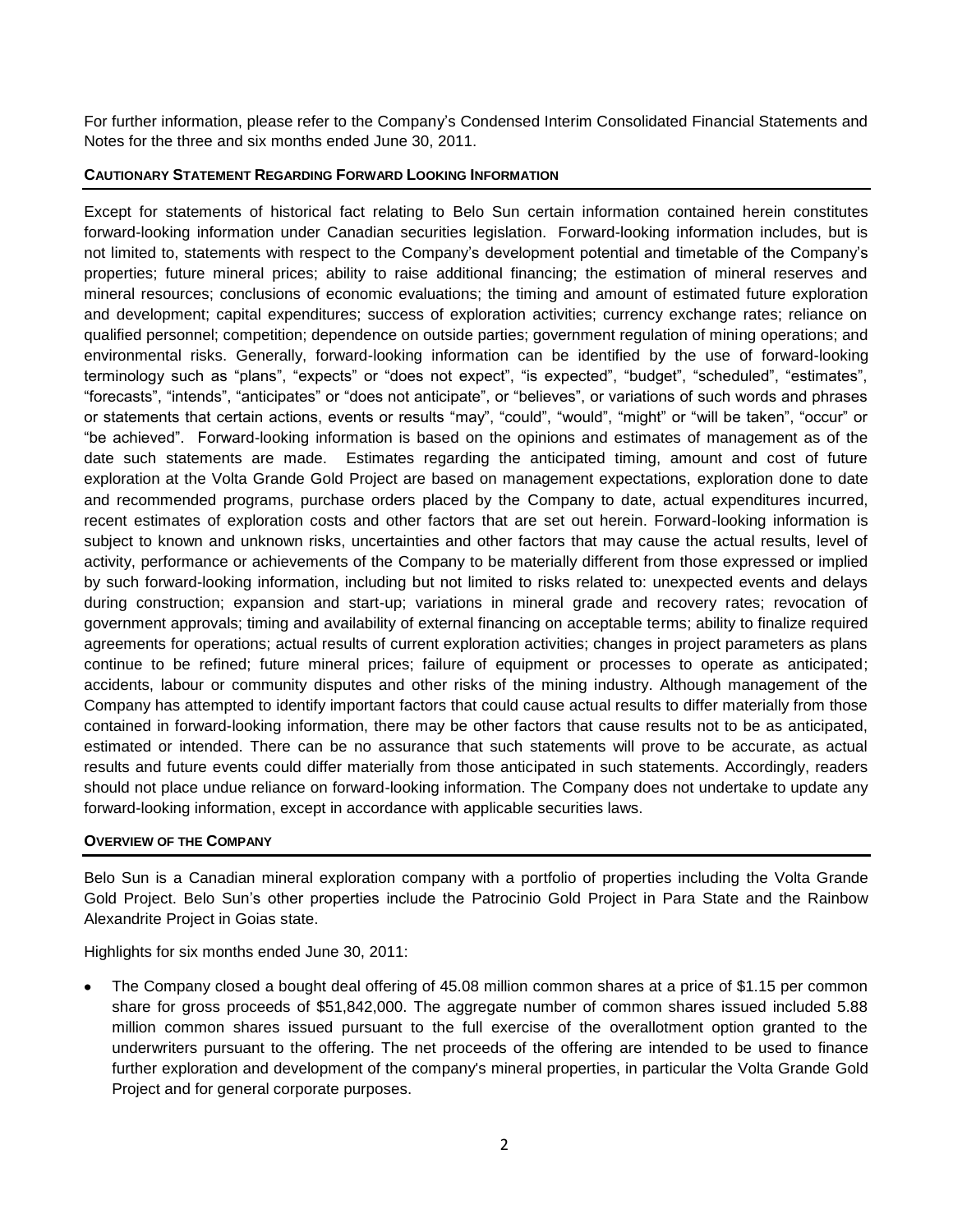- The Company released assay results for additional 39 drill holes from the diamond drilling program at Volta Grande Gold Project. The program is designed to upgrade the mineral resource designation in support of a planned feasibility study and expanding the existing mineral resource estimate. Drilling highlights are included in the Results of Operations – Exploration section.
- The Company has initiated drilling on the South Block of the Volta Grande Gold Project. The focus of the program is to follow up on geophysical and geochemical surveys aimed at discovering the source rocks responsible for the major alluvial gold deposits of the Itata River and its tributaries.

The mineral exploration business is risky and most exploration projects will not become mines. The Company may offer an opportunity to a mining company to acquire an interest in a property in return for funding all or part of the exploration and development of the property. For the funding of property acquisitions and exploration that the Company conducts, the Company depends on the issue of shares from treasury to investors. These stock issues depend on numerous factors including a positive mineral exploration environment, positive stock market conditions, a company's track record and the experience of management.

The Company's financial statements have been prepared in accordance with Canadian generally accepted accounting principles applicable to a going concern. Accordingly, they do not give effect to adjustments that would be necessary should the Company be unable to continue as a going concern and therefore be required to realize its assets and liquidate its liabilities and commitments in other than the normal course of business and at amounts different from those in the accompanying financial statements.

# **OUTLOOK**

- Belo Sun's principal focus is the Volta Grande Gold Project. The Volta Grande Gold Project has a National Instrument 43-101 compliant **estimated indicated mineral resource of 1,307,000 ounces of gold** (29.2 million tonnes grading 1.39 grams per tonne gold) and an **estimated inferred mineral resource of 2,136,000 ounces of gold** (53.6 million tonnes grading 1.24 grams per tonne gold) based on 0.50-gram-per-tonne-gold cut off, as outlined by the National Instrument 43-101 study undertaken by Scott Wilson Roscoe Postle Associates Inc., of Toronto (see the company's news releases of April 4, 2011, January 11, 2011, September 21, 2010 and September 29, 2009 and Technical Reports filed on SEDAR). Approximately 86% (71 million tonnes) of the mineral resource occur within 200 metres from the surface.
- Belo Sun is fully financed to complete approximately 90,000 metres of drilling at the Ouro Verde and Grota Seca deposit areas of the Volta Grande Gold Project as well as additional drilling on new and untested targets at the South Block.
- Belo Sun has completed 140 drill holes (35,592 metres) at the Volta Grande Gold Project of which assays are pending for 35 holes.
- Belo Sun has selected AMEC Minpro Engenharia e Consultoria Limitada to conduct a bankable feasibility study
- The Company has been granted priority on its application for an additional 14 claims which comprise an area totaling 111,032 hectares. Total land package now consists of a total of 24 claims which cover 130,541 hectares.
- Belo Sun has eleven drill rigs on the Volta Grande Gold Project to accelerate the program.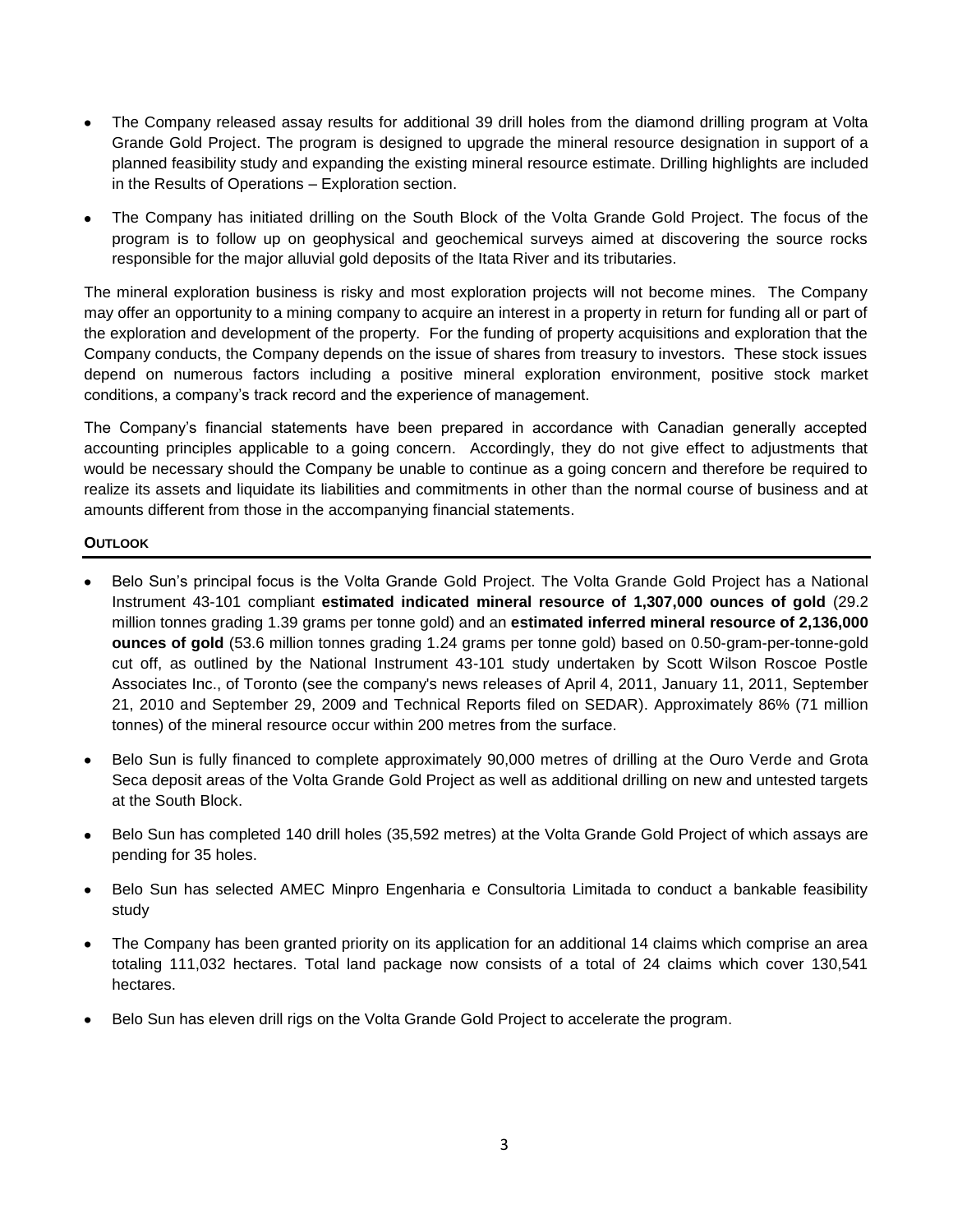# **SUMMARY OF QUARTERLY RESULTS**

|                                | <b>IFRS</b>   |               |               |               |                          | <b>Canadian GAAP</b> |                          |             |
|--------------------------------|---------------|---------------|---------------|---------------|--------------------------|----------------------|--------------------------|-------------|
|                                | <b>Jun 30</b> | Mar 31        | Dec 30        | Sep 30        | <b>Jun 30</b>            | Mar 31               | Dec 31                   | Sept 30     |
|                                | 2011          | 2011          | 2010          | 2010          | 2010                     | 2010                 | 2009                     | 2009        |
| Net Income (loss)              | \$(8,711,105) | \$(4,437,251) | \$(3,327,295) | \$(2,797,719) | \$(1,501,725)            | \$(2,581,184)        | \$(272,431)              | \$(206,073) |
| Net loss per share             | \$(0.04)      | \$(0.03)      | \$(0.03)      | \$(0.02)      | \$(0.01)                 | \$(0.02)             | \$(0.01)                 | \$0.00      |
| <b>Working Capital</b>         | \$49,955,689  | \$52,374,800  | \$6,157,334   | \$2,714,565   | \$5,081,071              | \$6,494,026          | \$1,893,048              | \$77,618    |
| <b>Total Assets</b>            | \$53,606,410  | \$55,897,308  | \$8,391,615   | \$4,982,222   | \$6,826,684              | \$7,637,778          | \$10,703,50<br>8         | \$8,649,943 |
| Total Long-Term<br>Liabilities | \$42,189      | \$58,103      | \$47,828      | \$49,763      | $\overline{\phantom{0}}$ |                      | $\overline{\phantom{a}}$ |             |

The following is a summary of the Company's financial results for the eight most recently completed quarters:

# **Factors Affecting Comparability of Quarters**

Results of operations can vary significantly as a result of a number of factors. The Company's level of activity and expenditures during a specific quarter are influenced by the level of working capital, the availability of external financing, the time required to gather, analyze and report on geological data related to its properties and the nature of activity, and the number of personnel required to advance each individual project.

In addition, the granting of stock options in a particular quarter gives rise to stock-based compensation expense. In the second quarter of 2011, the Company recorded stock-based compensation expense of \$4,380,758 (Q1 2011 – Nil, Q4 2010 - \$447,000 Q3 2010 - \$567,470, Q2 2010 - \$(188,944), Q1 2010 - \$1,199,501, Q4 2009 - \$6,189, Q3 2009 – \$9,246). The negative stock-based compensation expense in Q2 2010 is the result of a correction to the grant date and stock price assumptions.

In addition, the exploration expenditures during quarters vary and can cause earnings to fluctuate. In the second quarter of 2011, the Company recorded exploration and evaluation expenses of \$4,016,818 (Q1 2011 - \$3,304,542, Q4 2010 - \$2,302,616, Q3, 2010 - \$1,923,414, Q2 2010 - \$1,132,332, Q1 2010 – \$223,390).

Also contributing to fluctuating quarterly net income (loss) are changes in foreign exchange rates. The Company holds the majority of its monetary assets and liabilities in Brazil and therefore changes in the rate of exchange between the Brazilian Real, United States dollar and the Canadian dollar result in reported gains and losses on foreign currency fluctuations.

## **RESULTS OF OPERATIONS – FINANCIAL**

The following is a discussion of the results of operations of the Company for the three and six months ended June 30, 2011. They should be read in conjunction with our unaudited condensed interim consolidated financial statements for the three and six months ended June 30, 2011 and related notes.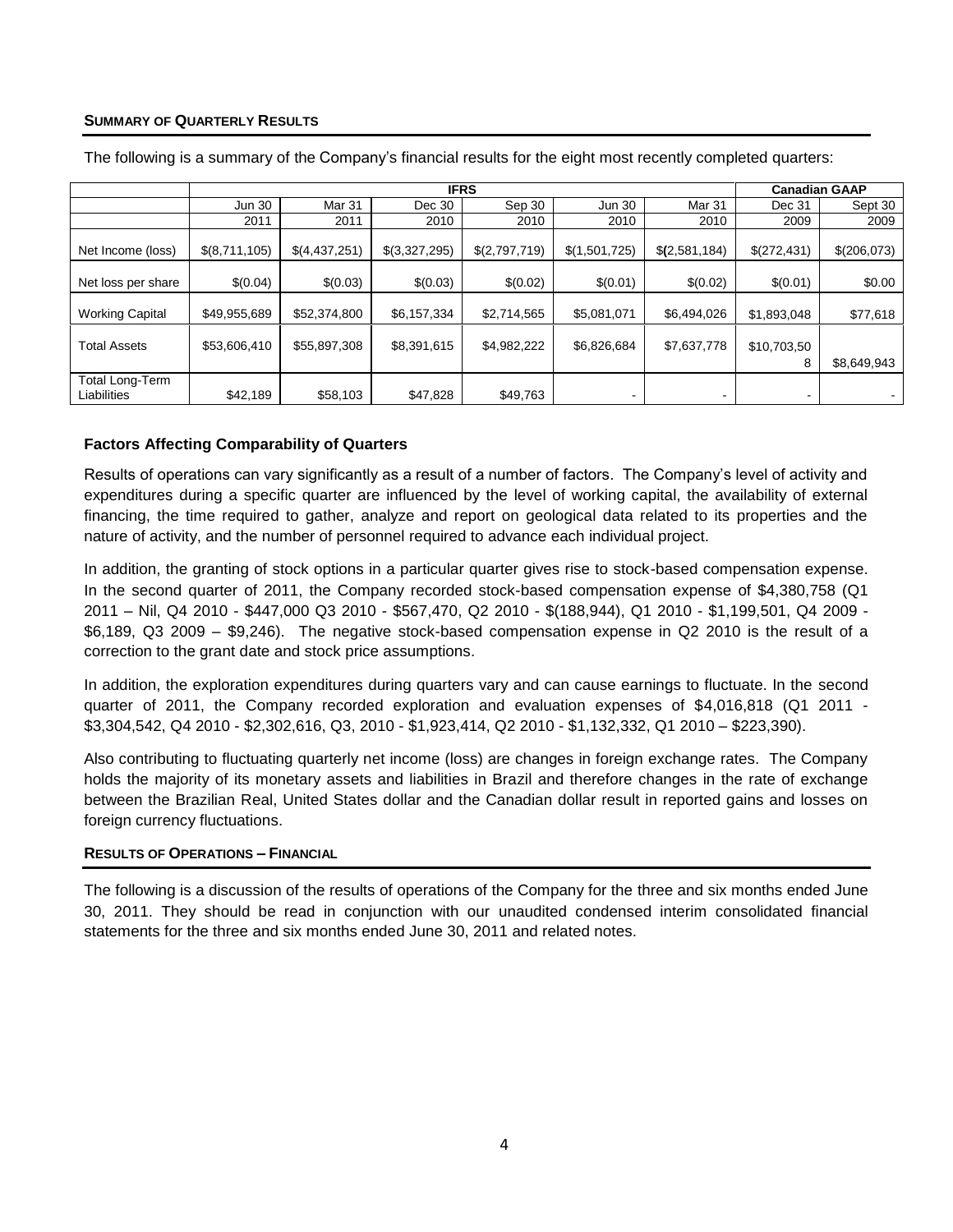# **For the Three Months Ended June 30, 2011**

|                                     | Three Months Ended June 30, |            |             |
|-------------------------------------|-----------------------------|------------|-------------|
|                                     |                             | 2011       | 2010        |
|                                     |                             |            |             |
| Net loss                            | \$                          | 8,711,105  | \$1,501,725 |
| Interest income                     |                             | 263,709    | 40,039      |
| Management fees to directors        |                             | 16,486     | 48,387      |
| Salaries, wages and consulting fees |                             | 209,796    | 149,934     |
| Professional fees                   |                             | 44.768     | 23,686      |
| General and administration          |                             | 408,284    | 123,707     |
| Amortization                        |                             | 26.272     | 14,248      |
| Share-based payments                |                             | 4,380,758  | 52,895      |
| Exploration and evaluation expenses |                             | 4,016,818  | 1,132,332   |
| Gain (loss) on foreign exchange     |                             | (128, 368) | (12, 186)   |
| Gain on sale of capital assets      |                             |            | 15,611      |

For the three months ended June 30, 2011, the Company recorded a net loss of \$8,711,105 (\$0.04 per share) compared to a net loss of \$1,501,725 (\$0.01 per share) for the three months ended June 30, 2010. The larger loss is attributable in large part to higher exploration and evaluation expenses. As well, the Company incurred higher stock-based compensation. General and administration expenses and salaries and wages were marginally higher during Q2-2011 compared to Q2-2010. These were offset by higher interest income and lower management fees to directors.

Salaries, wages and consulting fees and general and administration costs were higher during Q2-2011 compared to Q2-2010 reflecting the increased activity of the Company.

Exploration and evaluation expense was \$4,016,818 for the three months ended June 30, 2011 compared to \$1,132,332 for the three months ended June 30, 2010. In 2011, the Company's actively explored its Volta Grande Gold Project completing approximately 35 drill holes and working on environmental technical studies. Exploration work at Volta Grande Gold Project began to ramp up in particular during the three months ended June 30, 2010.

Interest income was \$263,709 for the three months ended June 30, 2011 compared to \$40,039 for the three months ended June 30, 2010. The Company raised \$51.8 million dollars from a bought-deal financing during Q1- 2011 and as a result had larger cash balances during Q2-2011. Due to the larger cash balance versus the three months ended June 30, 2010, interest income was significantly higher.

Stock-based compensation was \$4,380,758 for the three months ended June 30, 2011 compared to \$52,895 for the three months ended June 30, 2010. The Company issued 4,922,200 stock options to directors, officers and consultants of the Company during Q2-2011 compared to 200,000 granted during Q2-2010.

During the three months ended June 30, 2011, the Company spent \$4,372,610 on operations, raised \$2,269,480 from the exercise of warrants and options, incurred \$194,632 in additional issue costs related to the financing from Q1-2011, and purchased capital assets of \$195,018. During the three months ended June 30, 2010, the Company spent \$1,027,304 on operations, raised \$nil from financing activities and incurred \$82,909 in capital asset expenditures.

The Company also recognized a foreign exchange gain in other comprehensive income of \$4,168 (Q2-2010 - \$139,515) related to the conversion of subsidiaries whose functional currency is not the Canadian dollar.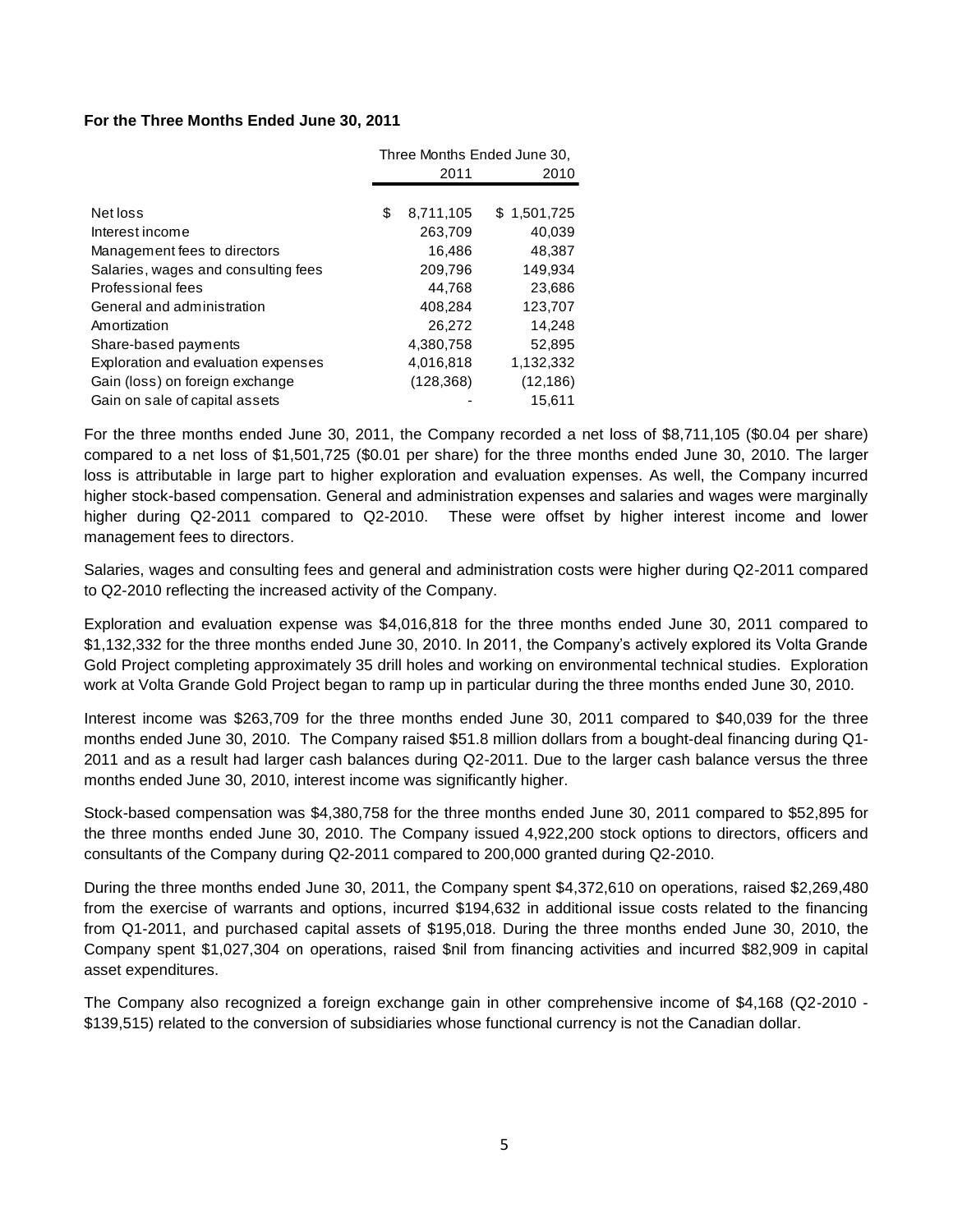## **For the Six Months Ended June 30, 2011**

|                                     | Six Months Ended June 30, |            |      |           |
|-------------------------------------|---------------------------|------------|------|-----------|
|                                     | 2011                      |            | 2010 |           |
|                                     |                           |            |      |           |
| Net loss                            | \$                        | 13,148,356 | S    | 4,082,909 |
| Interest income                     |                           | 352,299    |      | 50,950    |
| Management fees to directors        |                           | 199,465    |      | 787.887   |
| Salaries, wages and consulting fees |                           | 859,137    |      | 349,173   |
| Professional fees                   |                           | 65,491     |      | 116,029   |
| General and administration          |                           | 801,047    |      | 258,371   |
| Amortization                        |                           | 53,502     |      | 25,930    |
| Share-based payments                |                           | 4,380,758  |      | 1,252,396 |
| Exploration and evaluation expenses |                           | 7,321,360  |      | 1,355,722 |
| Gain (loss) on foreign exchange     |                           | (180, 105) |      | (3,962)   |
| Gain on sale of capital assets      |                           |            |      | 15.611    |

For the six months ended June 30, 2011, the Company recorded a net loss of \$13,148,356 (\$0.07 per share) compared to a net loss of \$4,082,909 (\$0.03 per share) for the six months ended June 30, 2010. The larger loss is attributable in large part to higher exploration and evaluation expenditures and increased stock-based compensation. General and administration expenses and salaries and wages were higher during Q2-2011 compared to Q2-2010. These were offset by higher interest income and lower management fees to directors.

Salaries, wages and consulting fees were \$859,137 during 2011 compared to \$349,173 during 2010. This increase is a result of increased staff and increased activity as well as bonuses granted upon achieving a three million mineral resources estimate at Volta Grande. General and administration costs were higher during 2011 compared to 2010 reflecting the increased activity of the company with higher shareholder communications costs, higher travel costs and higher transfer agent and regulatory fees.

Management fees paid to directors was \$199,465 in 2011 compared to \$787,887 in 2010. In 2010, the Company paid \$779,500 in termination payments to former directors of the Company.

Exploration and evaluation expense was \$7,321,360 for the six months ended June 30, 2011 compared to \$1,355,722 for the six months ended June 30, 2010. In 2011, the Company actively explored its Volta Grande Gold Project completing approximately 35 drill holes and working on environmental technical studies. Exploration work at Volta Grande commenced during the six months ended June 30, 2010.

Interest income was \$352,299 for the six months ended June 30, 2011 compared to \$50,950 for the six months ended June 30, 2010. The Company raised \$51.8 million dollars from a bought-deal financing during 2011 and as a result had larger cash balances during the six month period. Due to the larger cash balance versus the six months ended June 30, 2010, interest income was significantly higher.

Stock-based compensation was \$4,380,758 for the six months ended June 30, 2011 compared to \$1,252,396 for the six months ended June 30, 2010. The Company issued 4,922,200 stock options to directors, officers and consultants of the Company during 2011 compared to 4,777,400 granted during 2010. The value of stock-based compensation is estimated using the Black-Scholes option pricing model.

During the six months ended June 30, 2011, the Company spent \$7,912,956 on operations, raised \$48,326,058 net of issue costs from a bought deal financing, raised \$4,555,570 from the exercise of warrants and options, and purchased capital assets of \$307,466. During the six months ended June 30, 2010, the Company spent \$2,496,524 on operations, raised \$5,912,975 from a private placement financing, raised \$62,560 from the exercise of warrants and options, and incurred \$82,909 in capital asset expenditures.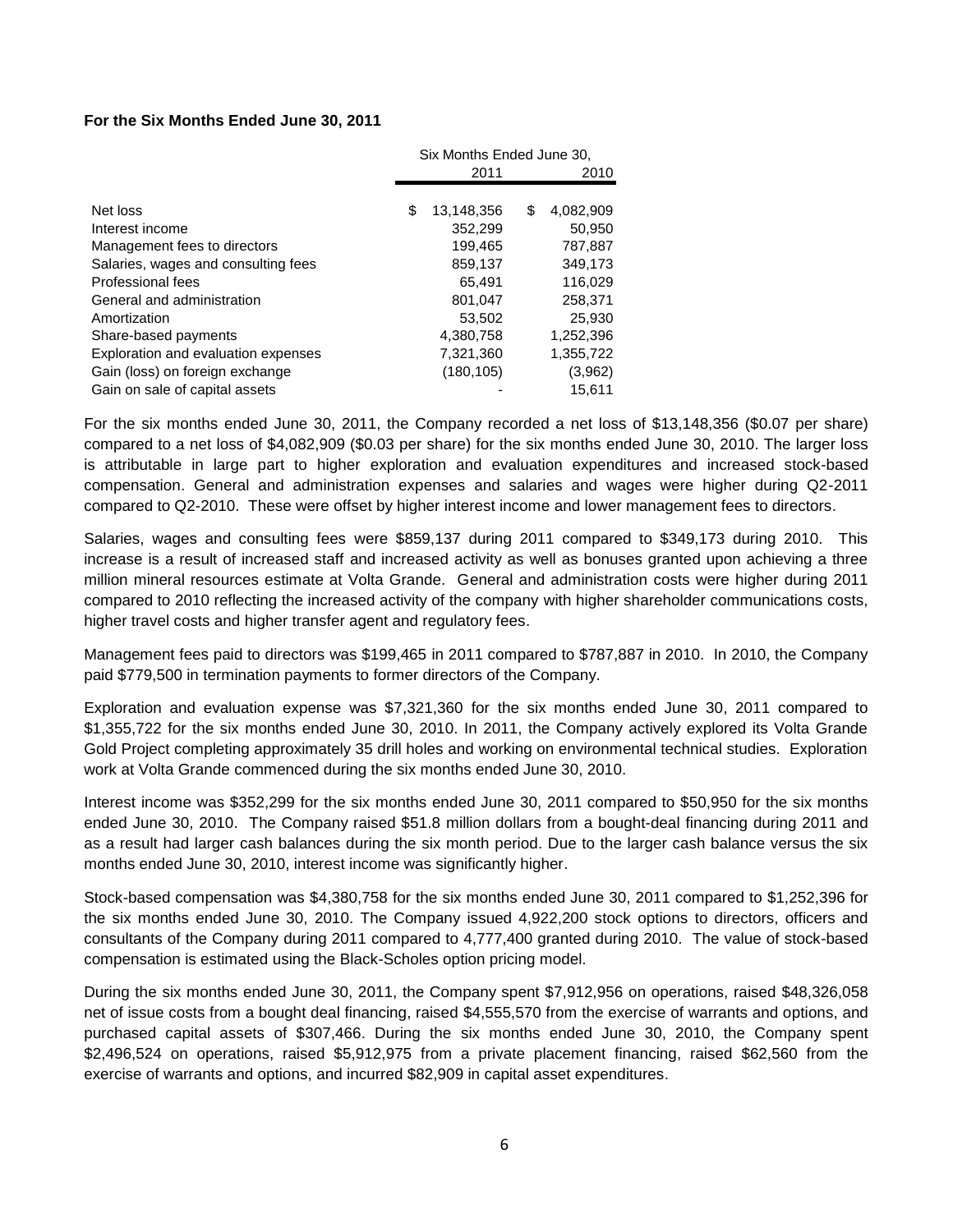The Company also recognized a foreign exchange loss in other comprehensive income of \$41,214 (2010 – a gain of \$111,741) related to the conversion of subsidiaries whose functional currency is not the Canadian dollar.

# **LIQUIDITY AND CAPITAL RESOURCES**

Given the nature of the Company's operations, the most relevant financial information relates primarily to current liquidity, solvency and planned expenditures. The Company's financial success will be dependent upon the development of a property that leads to the discovery of economically recoverable reserves. Such development may take years to complete and the amount of resulting income, if any, is difficult to determine.

The Company currently has negative operating cash flow and finances its mineral exploration activities through equity financing. The Company's financial success will be dependent on the economic viability of its mineral exploration properties and the extent to which it can establish economic reserves and operations.

The Company had working capital of \$49,955,689 as at June 30, 2011 (December 31, 2010 - \$6,157,334) including cash and cash equivalents of \$52,026,853 (December 31, 2010 - \$7,127,226). None of the cash equivalents are invested in asset-backed securities.

The Company is currently focusing its efforts on the Volta Grande Gold Project.

# **Financings**

On March 25, 2011, the Company closed a bought deal financing of 45,080,000 common shares, including the exercise of the overallotment of 5,880,000 common shares, at a price of \$1.15 per common share for gross proceeds of \$51,842,000. The Company paid the underwriters a fee of 6% on funds raised. The net proceeds of the offering are intended to be used to finance further exploration and development of the company's mineral properties, in particular the Volta Grande Gold Project and for general corporate purposes.

## **Exercise of Warrants and Options**

During the six months ended June 30, 2011, 12,019,500 warrants and options were exercised for proceeds of \$4,555,570. Subsequent to June 30, 2011, an additional 170,000 warrants and options were exercised for proceeds of \$82,500.

## **Long Term Investment**

The investment consists of a term deposit of 960,348 Reals (December 31, 2010 – 921,297 Reals), including accrued interest, to fund potential amounts owing to Companhia de Pesquisa de Recoursos Minerais ("CPRM"). The term deposit matures on April 22, 2013 and bears interest at a floating rate of approximately 9.17% (December 31, 2010 – 9.17%).

## **Currency Risk**

The Company operates internationally and is exposed to foreign exchange risk as certain expenditures are denominated in non-Canadian dollar currencies. Foreign exchange risk is predominantly to the United Stated dollar and Brazilian Real.

A strengthening of \$0.01 in the United States dollar against the Brazilian Reals would have increased net income by approximately \$130,000. A strengthening of \$0.01 in the Canadian dollar against the United States dollar would have decreased accumulated other comprehensive income by approximately \$83,000 for the six months ended June 30, 2011. At June 30, 2011, one Canadian dollar was equal to 1.0368 United States dollars and one Canadian dollar was equal to 1.6179 Brazilian Reals.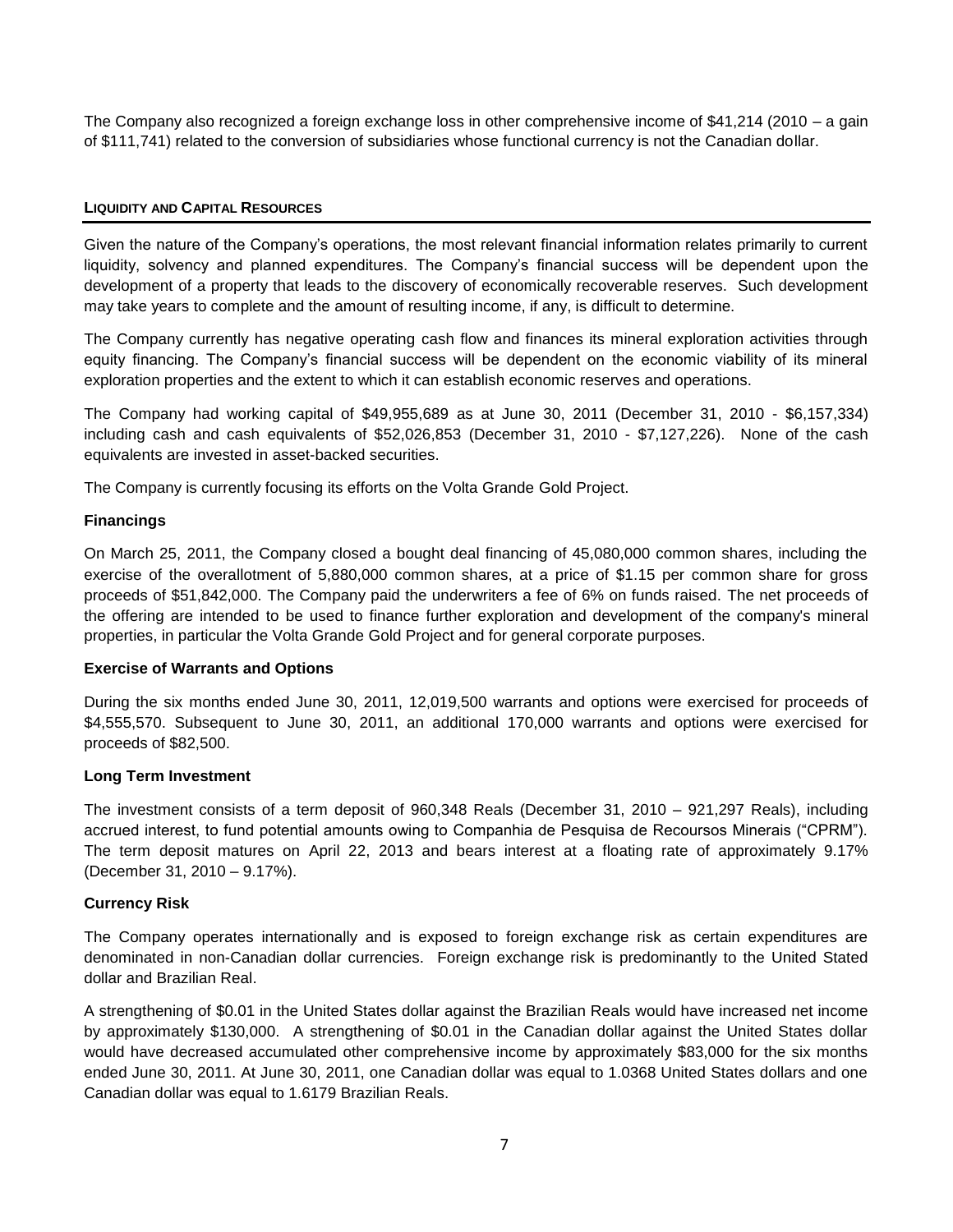As at June 30, 2011 the monetary balances in non-Canadian dollar currencies are as follows:

|                                          |    |               | <b>Brazilian Reals</b> United States Dollar |       |
|------------------------------------------|----|---------------|---------------------------------------------|-------|
| Cash                                     | S  | 15,163,134 \$ |                                             | 6,444 |
| Accounts receivable and prepaid expenses |    | 194,787       |                                             |       |
| Long term investment                     |    | 960,348       |                                             |       |
| Accounts payable                         |    | (3,089,050)   |                                             | (520) |
| Lease payable                            |    | (206, 037)    |                                             |       |
|                                          | \$ | 13,023,182    | \$                                          | 5,924 |

# **Capital Risk Management**

The Company includes cash and equity, comprised of issued common shares, share-based payment reserve, warrants and deficit, in the definition of capital. The Company's objectives when managing capital is to maintain its ability to continue as a going concern in order to provide returns for shareholders and benefits for other stakeholders.

The Company manages its capital structure and makes adjustments to it based on the funds available to the Company in order to support the acquisition and exploration of mineral properties. The Board of Directors does not establish quantitative return on capital criteria for management but rather relies on the expertise of the Company's management and consultants to sustain future development of the business.

The Company's properties are in the exploration stage and, accordingly, the Company is dependent upon external financings to fund activities. In order to carry out planned exploration and pay for administrative costs, the Company will spend its existing working capital and raise the additional funds required.

Management reviews its capital management approach on an ongoing basis and believes that this approach is reasonable given the relative size of the Company. There were no changes in the Company's approach to capital management during the six months ended June 30, 2011. The Company is not subject to externally imposed capital requirements.

# **Commitments**

# *Long Term Investment*

The Company maintains an interest bearing term deposit to cover the future royalty payments. There has been no production at Volta Grande thus no royalties payable and no amounts were withdrawn by the CPRM.

# *Brazil Land Taxes*

On December 31, 2010, the Company received notice from the Departamento Nacional de Producao Mineral ("DNPM") that it owes 51,406,850 Reais (2009 – 1,857,128 Reais) in land taxes. For the six months ended March 31, 2011, the Company had accrued 454,459 Reais (C\$271,636) based on management's estimate and understanding of the laws governing the DNPM. The Company believes that an administrative error has been made on the part of the DNPM. The Company has hired local counsel in Brazil to investigate. Local counsel has concluded their investigation and the Company has been paying down land taxes that local counsel has confirmed to be correct and valid. The Company is negotiating a settlement for the land taxes that are either invalid or illegal. This is not expected to have a material effect on the Company.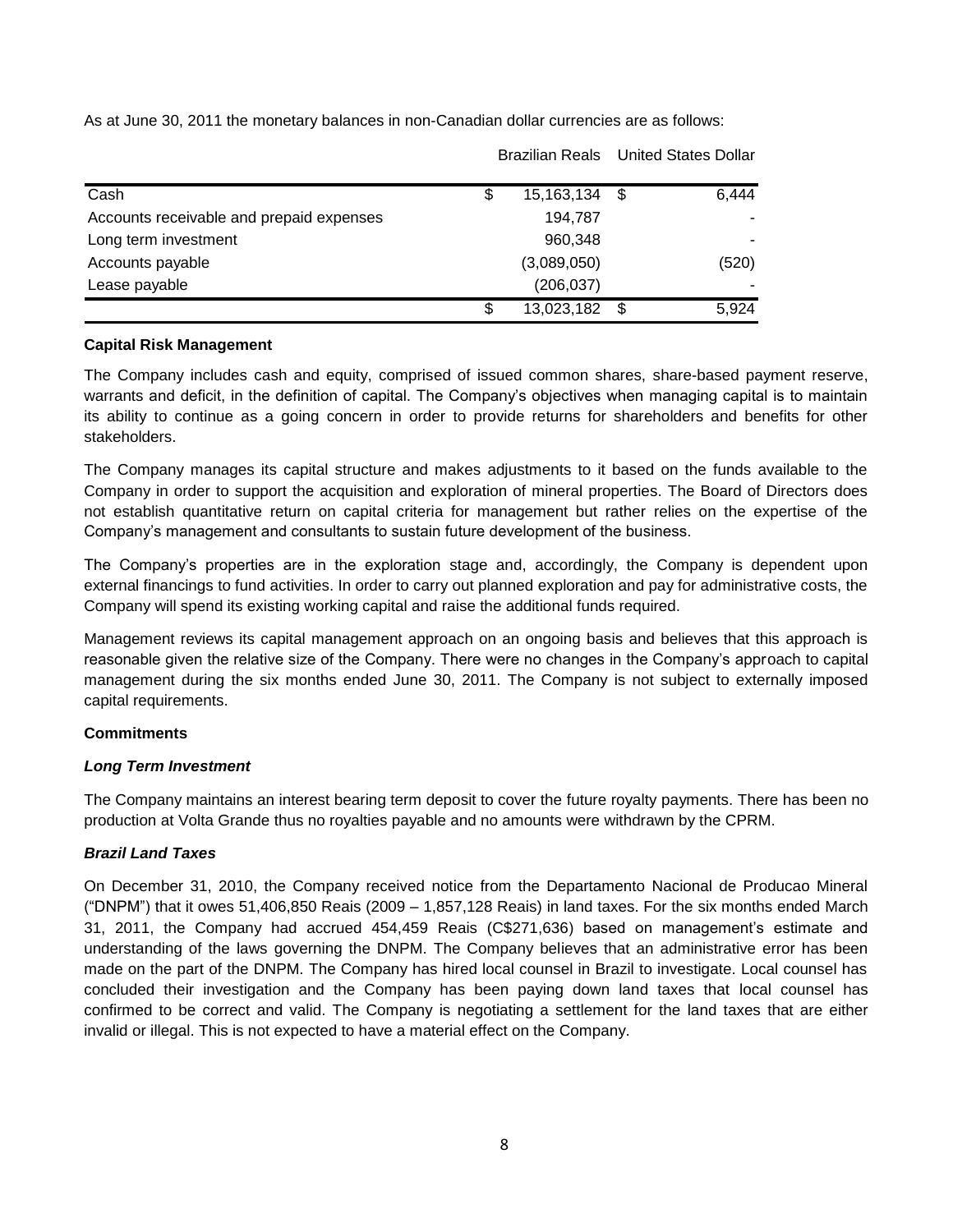# *Management Contract Commitments*

The Company is party to certain management contracts. These contracts require that additional payments of up to \$2,062,000 be made upon the occurrence of certain events such as a change of control. Minimum commitments remaining under these contracts were approximately \$201,000, all due within six months.

# *Environmental Commitments*

The Company's mining and exploration activities are subject to various federal, provincial and international laws and regulations governing the protection of the environment. These laws and regulations are continually changing and generally becoming more restrictive. The Company conducts its operations so as to protect public health and the environment and believes its operations are materially in compliance with all applicable laws and regulations. The Company has made, and expects to make in the future, expenditures to comply with such laws and regulations.

The only capital resource of the Company is the plant, property and equipment at \$744,951 (net book value).

## **SELECTED ANNUAL INFORMATION**

The highlights of financial data for the Company for the three most recently completed financial years are as follows:

|                                    | <b>IFRS</b>       | <b>Canadian GAAP</b> |                   |  |
|------------------------------------|-------------------|----------------------|-------------------|--|
|                                    | December 31, 2010 | December 31, 2009    | December 31, 2008 |  |
| <b>Net Sales</b>                   |                   |                      |                   |  |
| Net Income (Loss)                  | \$(10, 207, 923)  | \$(737,954)          | \$(2, 174, 117)   |  |
| Loss per share -                   |                   |                      |                   |  |
| Basic & Diluted                    | \$(0.08)          | \$(0.01)             | \$(0.02)          |  |
| <b>Total Working Capital</b>       | \$6,157,334       | \$1,893,048          | \$993,346         |  |
| <b>Total Assets</b>                | \$8,391,615       | \$10,703,508         | \$8,733,320       |  |
| <b>Total Long-Term Liabilities</b> | \$47,828          |                      |                   |  |

## **RESULTS OF OPERATION - EXPLORATION**

## **VOLTA GRANDE PROPERTY**

Volta Grande, the Company's primary focus, is an advanced-stage exploration project where an indicated and inferred gold resource has already been delineated. The mineral resource is comprised of 1,307,000 indicated ounces of gold (29.2 million tonnes at 1.39 g/t) and 2,136,000 inferred ounces of gold (53.6 million tonnes at 1.24 g/t) using a 0.50 g/t cut-off (see Press Releases dated April 4, 2011, January 11, 2011, September 21, 2010 and September 29, 2009 and Technical Reports filed on SEDAR).

## *Agreement*

In 2005, the Company signed an agreement modifying the terms of the acquisition of a 100 percent interest in the Volta Grande Gold Property located in the Para State, approximately 60 kilometres southwest of the city of Altamira in northern Brazil (the "Volta Grande Property"). Under the original terms of the contract signed in 2004, the Company was to pay US\$3 million over four years. Under the modified agreement the Company agreed to pay to the Vendor a total of US\$600,000 which was paid in 2006. The transfer of title to the Volta Grande Property occurred following the arrangements with CPRM, whereby the Company has committed to pay CPRM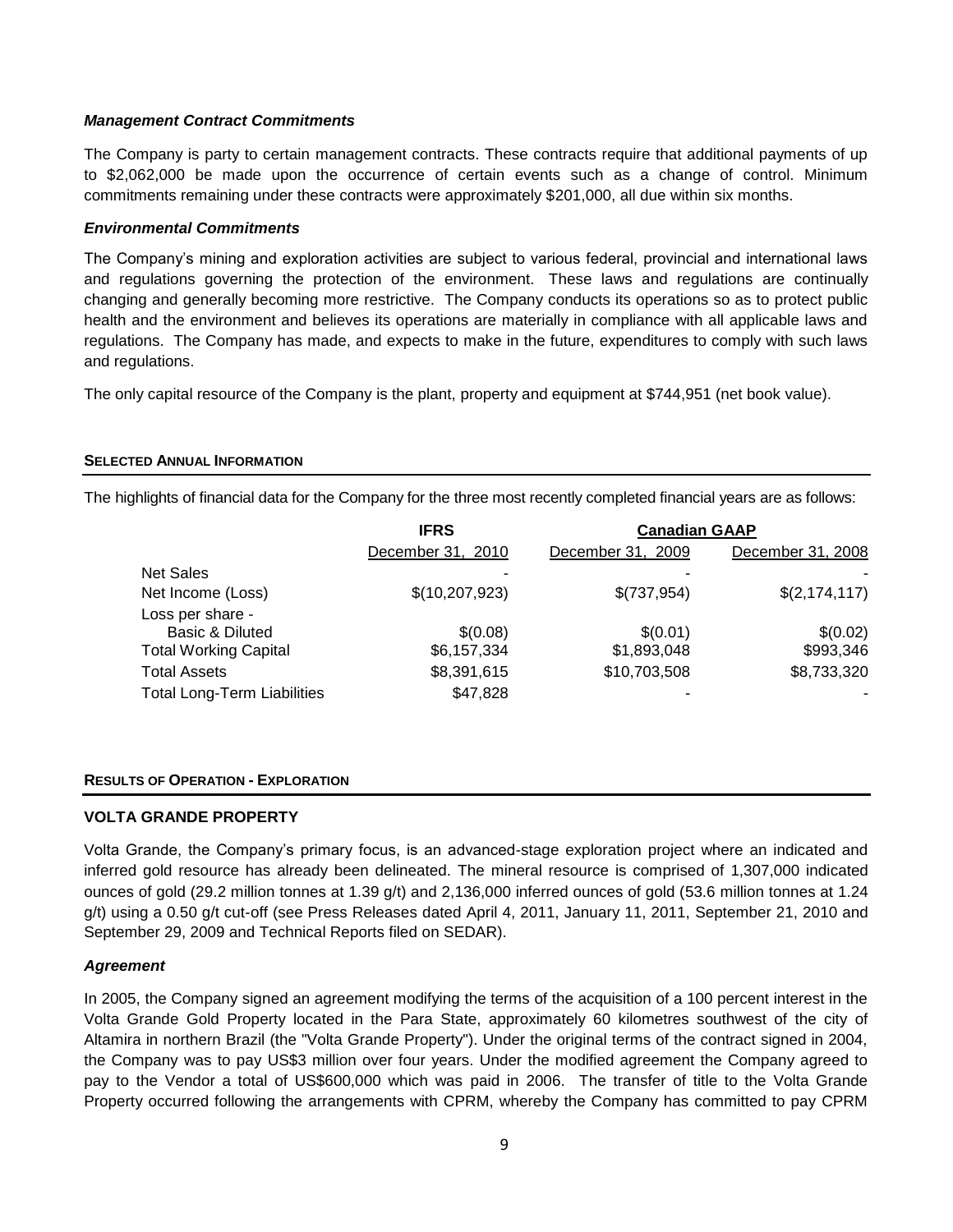3,740,000 Reais if a mineable deposit is defined on the Volta Grande Property. Payments would begin two years following production and could be paid over ten years on a quarterly basis. As security, the Company has purchased a term deposit of 3,740,000 Reais.

In March 2008, the Company successfully renegotiated the agreement with CPRM. Under the new terms, CPRM released to the Company 3,525,087 Reais of the total term deposit of 4,273,087 Reais held in security to cover the Company's debt owed to CPRM. In addition the Company allocated the balance of the original term deposit that was not released, amounting to 748,000 Reais, to be retained in an interest bearing term deposit to cover future royalty payments. There has been no production at Volta Grande resulting in no royalties payable and no amounts were withdrawn by the CPRM.

# *Background*

The 100% owned Volta Grande Gold Project is located approximately 60 kilometres southwest of the town of Altamira (pop. 100,000) in the northern region of Para State. The geological setting (*Tres Palmeiras greenstone belt*) at the project areas is part of the same sequences present in the Carajas "World Class" mineral province.

Gold mineralization was identified at numerous sites in the 1990s by past operators TVX Gold Inc. (now part of Kinross) and Battle Mountain Exploration (now part of Newmont). Historical drilling by these companies included more than 27,000 meters of combined core, auger, and reverse circulation drilling and several thousand channel and soil samples. Preliminary metallurgical work indicated that Volta Grande mineralization is amenable to conventional milling methods, with gold recoveries of up to 95% in bottle roll tests.

The shear-hosted mineral resource at Volta Grande is contained in three main areas (Ouro Verde and Grota Seca at the North Block and the South Block), all of which have development in the form of artisanal workings into them. Within these areas, there are numerous narrow zones of high-grade gold mineralization, with potential for expansion along strike and at depth. There is also potential for the discovery of additional mineralized zones within the large alteration envelope in the host intrusive which has been traced for more than three kilometers along strike. Two types of gold mineralization are present: primary gold in intrusive rocks and secondary gold in an extensive saprolitic zone overlying the primary mineralization.

Roscoe Postle Associates Inc ("RPA") (formerly Scott Wilson Roscoe Postle Associates Inc.) reported that "there is potential for high grade shoots that may extend to depths of at least 200 meters or 300 meters below the surface, based on analogy with other Precambrian shear zone hosted gold deposits in Brazil." The property has been mined historically by garimpeiros (artisanal miners) for several decades using both open pit and underground mining methods with several shafts of 80 to 200 meters along high-grade veins. Grab samples from these shafts have assayed as high as 474.9 g/t gold.

# *Recent Developments*

## *2011 Drill Program*

The Company has initiated drilling on the South block of its Volta Grande Gold Project in Brazil. The focus of the program on the South block will be to follow up on geophysical and geochemical surveys aimed at discovering the source rocks responsible for the major alluvial gold deposits of the Itata River and its tributaries. Belo Sun recently received the results from the soil geochemistry program comprising 2,107 samples analyzed by ICP multielement analysis and gold by fire assay. The soil anomalies were followed up with a 25-line-kilometre IP geophysical survey. Several strong IP anomalies have been identified, coincident with the soil anomalies, and these will be the priority targets to be tested by the recently initiated 5,000-metre drilling program. Limited historic drilling has been carried out in the area and these results indicate that the gold mineralization is hosted in sulphide-bearing granodiorite rocks. The gold mineralization appears to be associated with higher sulphide content than observed with the mineralization found in the North block and as such is expected to respond well to IP geophysical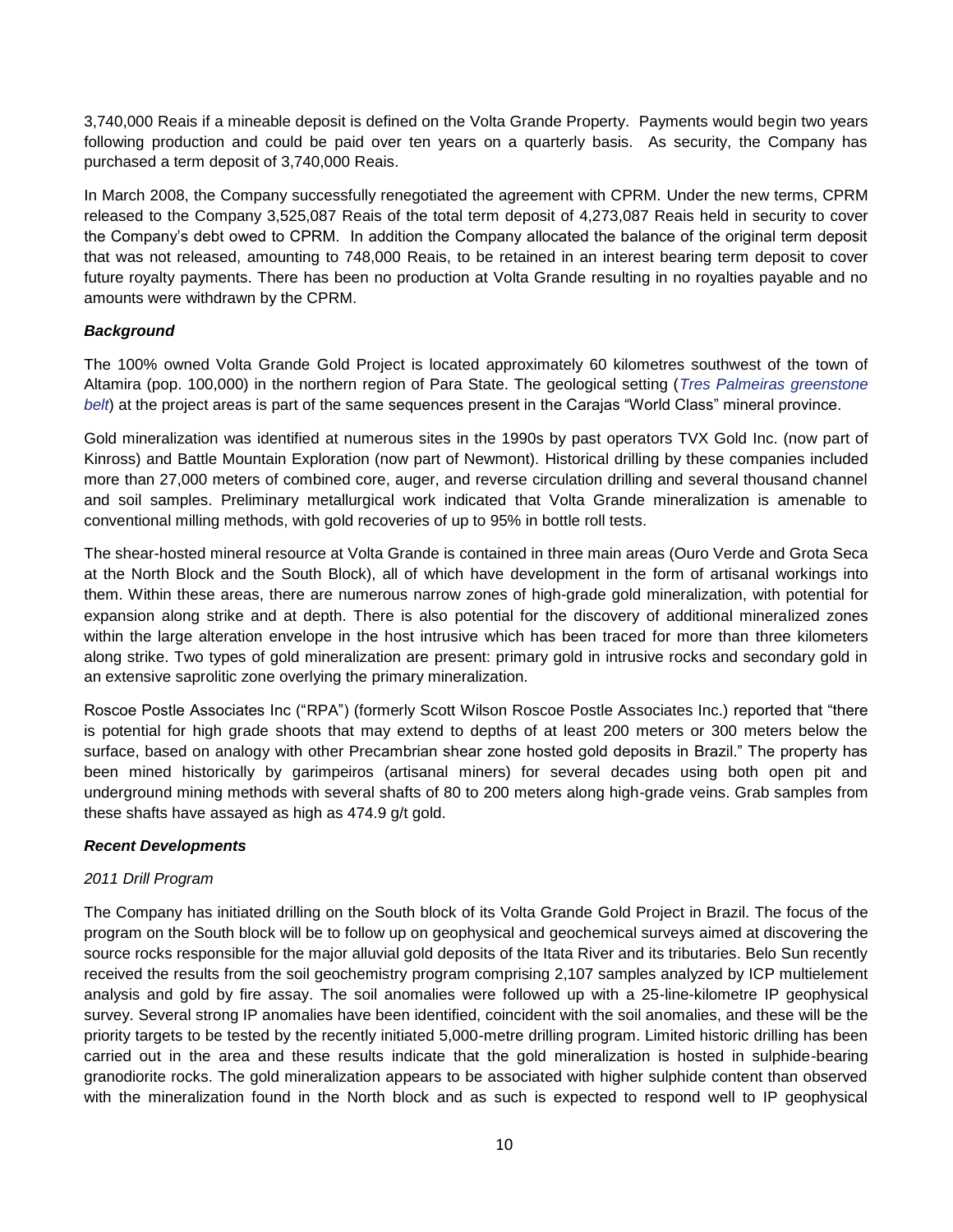techniques. Significant gold mineralization intercepts from the historic drilling include 28 metres grading 1.47 grams per tonne gold (hole VVD 156) in the Pequi garimpo area.

The Company has released assay results from 39 additional drill holes from the diamond drilling program at its Volta Grande Gold Project located in Para State, Brazil. Results from 39 holes being released include 25 holes from the Grota Seca deposit, 13 from the Ouro Verde deposit and three from the South Block drill program.

Grota Seca drilling highlights include:

- Holes VVGD-103 and VVGD-106 intersected multiple mineralized zones. These holes, located at the central part of the Grota Seca deposit, have intersected high-grade gold mineralization near surface, and they confirm true thickness and continuity of mineralization along strike and at depth. Intercepts include: VVGD-103 with 62.50 metres grading 3.81 g/t Au (from 28.60 metres depth) including 12.85 metres grading 14.01 g/t Au and VVGD-106.
- Holes VVGD-095 and VVGD-086 intersected multiple mineralized zones approximately 100 metres below the existing optimal pit. The holes are located at the present limit of the deposit and indicate the potential to continue extending the currently defined deposit. Significant intercepts include: 34.45 metres grading 1.63 grams per tonne (g/t) Au (from 197.40 metres depth) and 27.80 metres grading 1.32 g/t Au (from 235.80 metres depth).
- $\triangleright$  Hole VVGD-041, located on cross-section 750 W, with an interval of 12.92 metres grading 4.42 grams per tonne Au including 4.37 metres grading 12.50 g/t Au located at approximately 200 metres below surface (244 metres down the hole). This high-grade mineralization corresponds to the zone that is being mined underground at the Galo garimpo and proves its continuity
- Hole VVGD-065 (Grota Seca cross-section 1925 W) intersected multiple mineralized zones, including 39.3 metres grading 2.07 g/t Au, which included 12.8 metres grading 3.24 g/t Au, 28.02 metres grading 2.06 g/t Au and 7.8 metres grading 6.66 g/t Au. This mineralized zone is entirely open at depth.
- Hole VVGD-072 (Grota Seca cross-section 900 W) had an intercept of 7.57 metres grading 13.37 g/t Au.
- $\triangleright$  Hole VVGD-083, which is part of the infill drilling for upgrading the Volta Grande mineral resources, intersected multiple mineralized zones beginning at surface. The first 70 metres are well mineralized, such as: 28.19 metres grading 8.76 grams per tonne gold (from 44.20-metre depth), including 7.67 metres grading 30.67 g/t Au (from 61.83-metre depth). This intercept includes the highest-grade (415.8 g/t Au over 0.5 m) sample from drilling at the project to date. This hole also contains other well-mineralized zones further down the hole as presented in the attached table.
- Holes VVGD-077, 079 and 082 are also part of the infill drilling program at the Grota Seca deposit, and these intersections demonstrate the continuity of the mineralization between sections or along strike.

Ouro Verde drilling highlights include:

- $\triangleright$  Hole VVGD-102 intercepted mineralization between the Ouro Verde and Grota Seca deposits and may suggest the two deposits could be continuous
- Hole VVGD-094 intercepted 21.40 metres grading 2.78 g/t Au including 6.82 metres grading 7.08 g/t Au at shallow depth
- Hole VVGD-066 (Ouro Verde cross-section 650 NW) which intersected multiple mineralized zones with an interval of 46.10 metres grading 2.05 g/t Au including 10.30 metres grading 3.61 g/t Au starting at approximately 200 m vertical depth (314 m down the hole)
- Hole VVGD-058 (Ouro Verde cross-section 100 NW) with an intercept of 20.70 metres grading 3.08 g/t Au.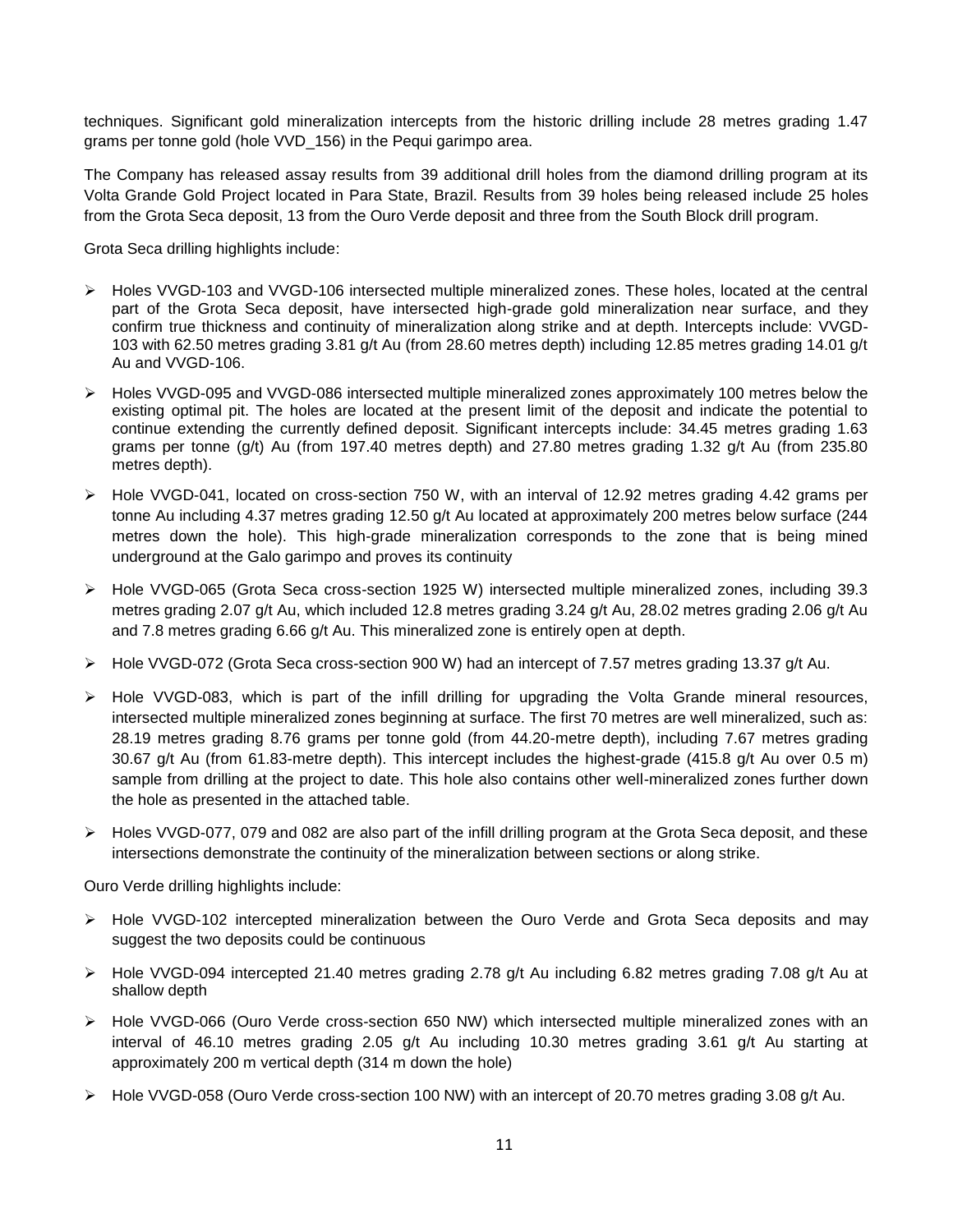- Hole VVGD-073 (Ouro Verde cross-section 525 NW) intersected multiple mineralized zones, including 12.06 metres grading 4.07 g/t Au, which included six metres grading 7.75 g/t Au, and 21.13 metres grading 3.22 g/t Au, which included 11.72 metres grading 5.12 g/t Au, and 12.92 metres grading 2.84 g/t Au. All intercepts are at depths less than 100 metres vertically below surface
- ► Hole VVGD-080 drilled at the Ouro Verde deposit tested for extensions of the mineralization and will have a positive impact on the mineral resource expansion.

South Block drilling highlights include:

- $\triangleright$  Holes VVGD-078 and VVGD-090 intercepted 1.15 metres grading 11.60 g/t Au and two metres grading 12.44 g/t Au, respectively. Additionally, hole VVGD-090 intercepted 7.95 metres grading 1.75 g/t Au
- Hole VVGD-070 (South block, Pequi target cross-section 3200 S) intersected 3.8 metres grading 23.59 grams per tonne gold.
- $\triangleright$  Hole VVGD-075 (cross-section 3300 S) had an intercept of 11.08 metres grading 1.87 g/t Au. These drill holes were targeting induced polarization geophysical anomalies. The gold mineralization in the South block is associated with quartz veins and disseminated sulphides (mainly pyrite) in highly potassic, hydrothermally altered rocks.

To date, Belo Sun has completed 140 drill holes (35,592 metres) at the Volta Grande Gold Project, of which assays are still pending for 35 holes. The current drilling program is designed to upgrade the mineral resource designation in support of a planned feasibility study and expanding the existing mineral resource estimate. Further results will be released as they become available.

# *Selects AMEC Minproc Engenharia e Consultoria Limitada for Bankable Feasibility Study*

The bankable feasibility study will also include an updated mineral resource model, which will incorporate the results from the current exploration drill program. The updated mineral resource model is expected for completion in the third quarter of this year. Belo Sun anticipates that this portion of the study will further demonstrate a continued expansion of estimated mineral resources, which could potentially have positive effects on production projections as well as the overall economics of the Volta Grande Gold Project as was initially outlined in a 2009 preliminary economic assessment.

## *Increased Drill Rigs at Site and Construction of New Sample Preparation Facility*

The Company has secured an additional four diamond drill rigs and one reverse circulation drill rig for its Volta Grande Gold Project, bringing the total number to 11. With these additional rigs, Belo Sun is anticipating drilling a minimum of 6,500 metres per month to accelerate the mineral resource upgrade program (infill drilling) and to continue its expansion of the mineral resources at the Volta Grande Gold Project. The new contractors are Rede Engenharia e Sondagens, one of the largest Brazilian drill contractors, and Geosedna, which specializes in RC drilling. The RC drilling program is designed to test the Greia target, an area of 1,000 by 1,000 metres, where strong soil geochemical anomalies, as well as significant mineralized intercepts from limited historical drilling, occur. The initial distribution of the 10 drill rigs will be as follows: six rigs will be employed to complete the rest of the infill drilling program, which has been designed to convert inferred mineral resources to measured and indicated categories to be utilized in feasibility studies; three rigs will work to expand the mineral resources, predominantly focused along strike; and one will continue to test targets on the South block of the property. As the infill drilling program concludes, rigs will be redirected to accelerate the other two programs further.

In addition, Belo Sun has completed construction of a new on-site sample preparation facility to be operated by Acme, which has an installed capacity of 200 samples per day.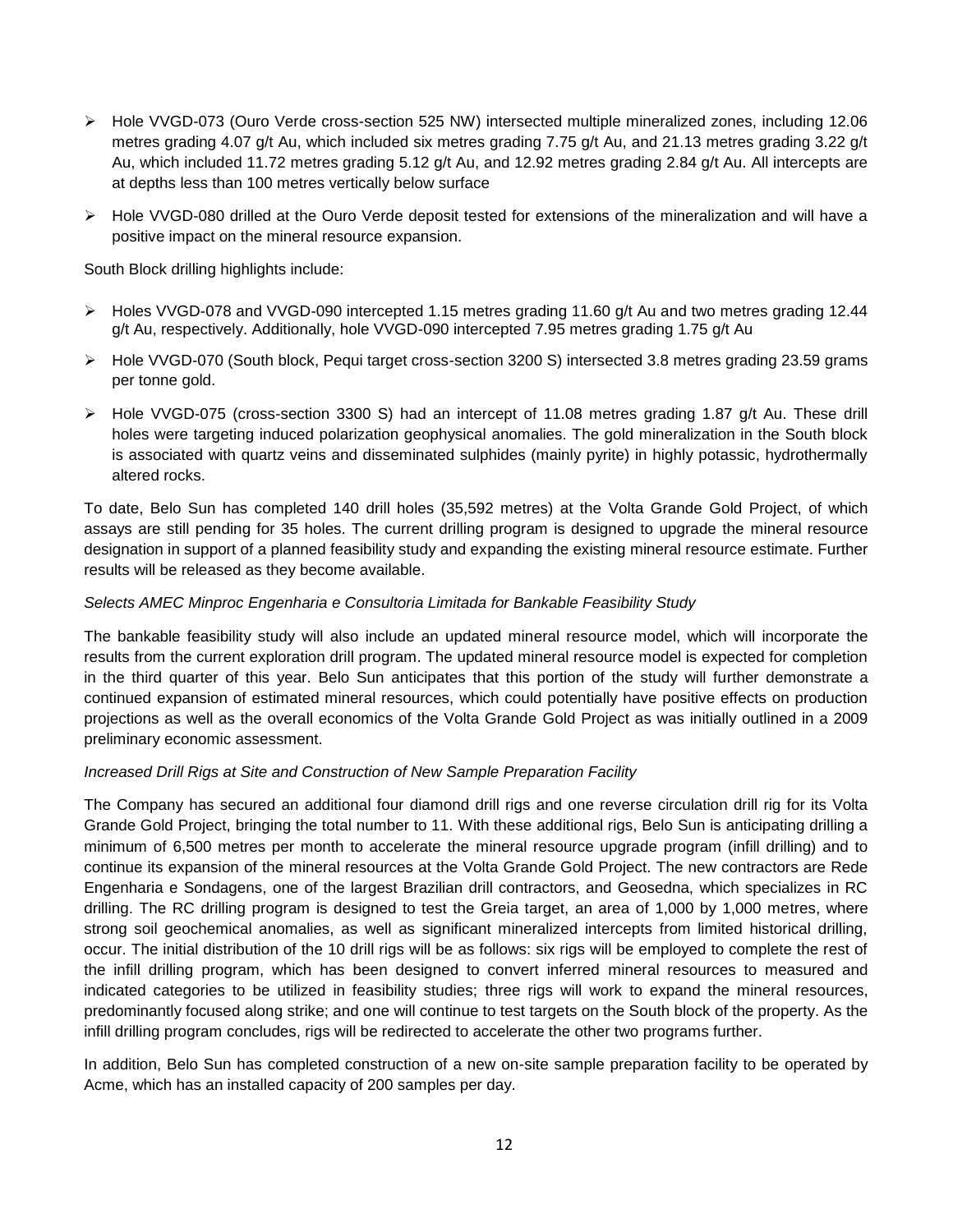# *Increased Mineral Rights at Volta Grande*

The Company has been granted priority on its applications for an additional 14 claims which comprise an area totaling 111,032 hectares (1,110 square kilometres) which is located along the Tres Palmeiras greenstone belt. The expanded land package now consists of a total of 24 claims which cover 130,541 hectares (1,305 square kilometres).

The 14 new claims were acquired through a public tender and correspond to mineral rights that were previously held by other titleholders that had been allowed to lapse. The tender process was opened for 60 days and Belo Sun's Brazil technical team had compiled the data in advance of the tender in preparation for targeting the key prospective areas. Belo Sun successfully acquired this key land position as part of this process. The confirmation of priority was published in the Brazilian Official Gazette on June 1, 2011.

The 14 new claims cover much of the area along the southeastern extension of the Tres Palmeiras greenstone belt, which includes several granitic plutons similar to the ones within the North and South blocks of the Volta Grande Gold Project and hosts numerous gold showings. The gold occurrences were visited and catalogued by the Brazilian Geological Survey (CPRM).

The entire belt has already been photo interpreted using available aerial geophysics and satellite images by Belo Sun, and fieldwork and regional mapping/sampling will start in the near future in order to outline new potential drill targets.

# *Indicated and Inferred Mineral Resource Increased at Volta Grande*

The Company released an updated mineral resource estimate for its Volta Grande Gold Project in Para state, Brazil, following the inclusion of results from 20 additional drill holes taken totaling 4,990 metres from the Ouro Verde deposit. Highlights are:

- A 23% increase on the contained ounces in the indicated mineral resources category to an estimated 1,307,000 ounces of gold in 29.2 million tonnes grading 1.39 grams per tonne Au;
- A 5% increase in inferred mineral resources to an estimated 2,136,000 ounces of gold in 53.6 million tonnes grading 1.24 g/t Au;
- Approximately 86 per cent (71 million tonnes) of the mineral resources occur within 200 metres from surface.

The revised mineral resource estimate for the Volta Grande Gold Project is outlined in the table.

| Volta Grande Gold Project Mineral Resource Estimate (as at April 4, 2011) |                        |            |            |  |  |
|---------------------------------------------------------------------------|------------------------|------------|------------|--|--|
|                                                                           |                        | Indicated  | Inferred   |  |  |
| Ouro Verde, deposit                                                       | Tonnes                 | 18,782,000 | 12,509,000 |  |  |
|                                                                           | <b>Ounces</b>          | 881,000    | 500,000    |  |  |
|                                                                           | Average grade (g/t Au) | 1.46       | 1.24       |  |  |
| Grota Seca, deposit                                                       | Tonnes                 | 10,440,000 | 41,130,000 |  |  |
|                                                                           | <b>Ounces</b>          | 426,000    | 1,640,000  |  |  |
|                                                                           | Average grade (g/t Au) | 1.27       | 1.24       |  |  |
| <b>Total Volta Grande</b>                                                 | Tonnes                 | 29,222,000 | 53,639,000 |  |  |
|                                                                           | <b>Ounces</b>          | 1,307,000  | 2,136,000  |  |  |
|                                                                           | Average grade (g/t Au) | 1.39       | 1.24       |  |  |

Notes:

- 1. Mineral resource estimates using 0.5 g/t Au cut-off.
- 2. Mineral resources have been estimated in accordance with CIM Standards.
- 3. Mineral resources are estimated using a price of \$900 (U.S.) per ounce Au.
- 4. Numbers for tonnes and contained gold are rounded.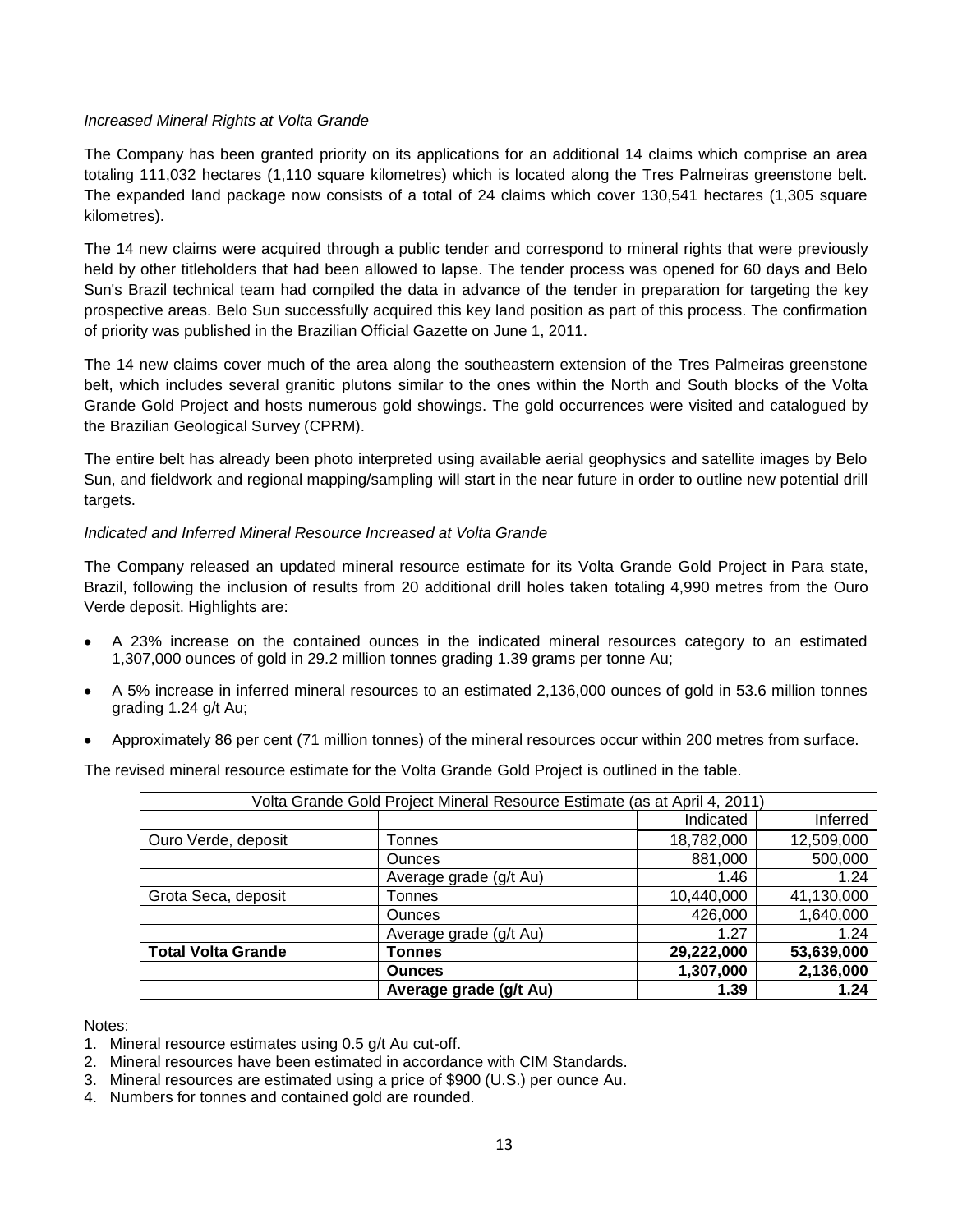- 5. Mineral resources are estimated based on metallurgical recovery of 90 per cent of the contained gold.
- 6. The qualified person for reporting the mineral resources is David Gower, P. Geo. an advisor to Belo Sun.

### Mineral resource estimate parameters

The database consists of a total of 33,191 metres of diamond drilling obtained from previously reported drilling and from 8,240 m of drilling completed and assayed by Belo Sun since June 2010, for the Ouro Verde and Grota Seca deposits.

The mineralized zones at the Ouro Verde deposit extend for about 1,120 m along strike and to a depth of 500 m below surface, and have been outlined by 73 diamond drill holes. Six mineralized fresh ore zones and one saprolite ore zone were modelled. The outer mineralized envelope was modelled into wireframe solids using a 0.5 g/t Au cut-off grade. The mineralized zones range in thickness from three m to 58 m with an average horizontal thickness of 10.5 m assuming maximum internal dilution of approximately five m.

The mineralized zones at the Grota Seca Central, West and East deposits extend 2,320 m along strike and to a depth of 350 m below surface, and have been outlined by 139 diamond drill holes. Nine mineralized zones and one saprolite zone were modelled. The outer mineralized envelope was modelled into wireframe solids using a 0.5 g/t Au cut-off grade. The mineralized zones range in thickness from three m to 55 m with an average horizontal thickness of 9.5 m assuming maximum internal dilution of approximately five m.

For the Ouro Verde and the Grota Seca deposits the grade estimate was done using ordinary kriging interpolation using 1.0 m composites. Mineral resources were also estimated using inverse distance squared interpolation, which produced similar results. All estimates are based on a per cent block model with unitary dimension of 12.5 m East, 2.5 m North and 10 m elevation rotated minus-20 degrees clockwise (for the Ouro Verde deposit) and 12.5 m E, 2.5 m N and 10 m elevation rotated minus-15 degrees clockwise (for the Grota Seca deposit).

Calculations of the average grades of the mineralized zones are based on original samples top cut to a maximum of 25 g/t Au depending on the ore domain. This resulted in an approximate 11% reduction in the overall average gold grade.

Tonnage estimates are based on rock specific gravity of 2.76 tonnes per cubic metre for the fresh rock and 1.80 tonnes per cubic metre for saprolite using an average of 354 samples. Tonnes are reported on a dry basis and represent in situ mineral resources.

Belo Sun used three methods to validate the estimated block model: visual comparison of block grades with composites grades, statistical comparison between composites and block grade distributions, and swath-checks along strike, down dip and across each estimated zone.

Indicated mineral resources include all mineralized areas that are defined by drill holes 50 m apart or less, along drill sections spaced 50 m or less.

Inferred mineral resources include all mineralized areas that are defined by drill holes spaced 50 m or farther apart limited, down dip, by the variogram range in this direction.

The Volta Grande Gold Project has an NI 43-101-compliant preliminary assessment report published in September, 2009, by Scott Wilson RPA, which is available on the company's website and on SEDAR.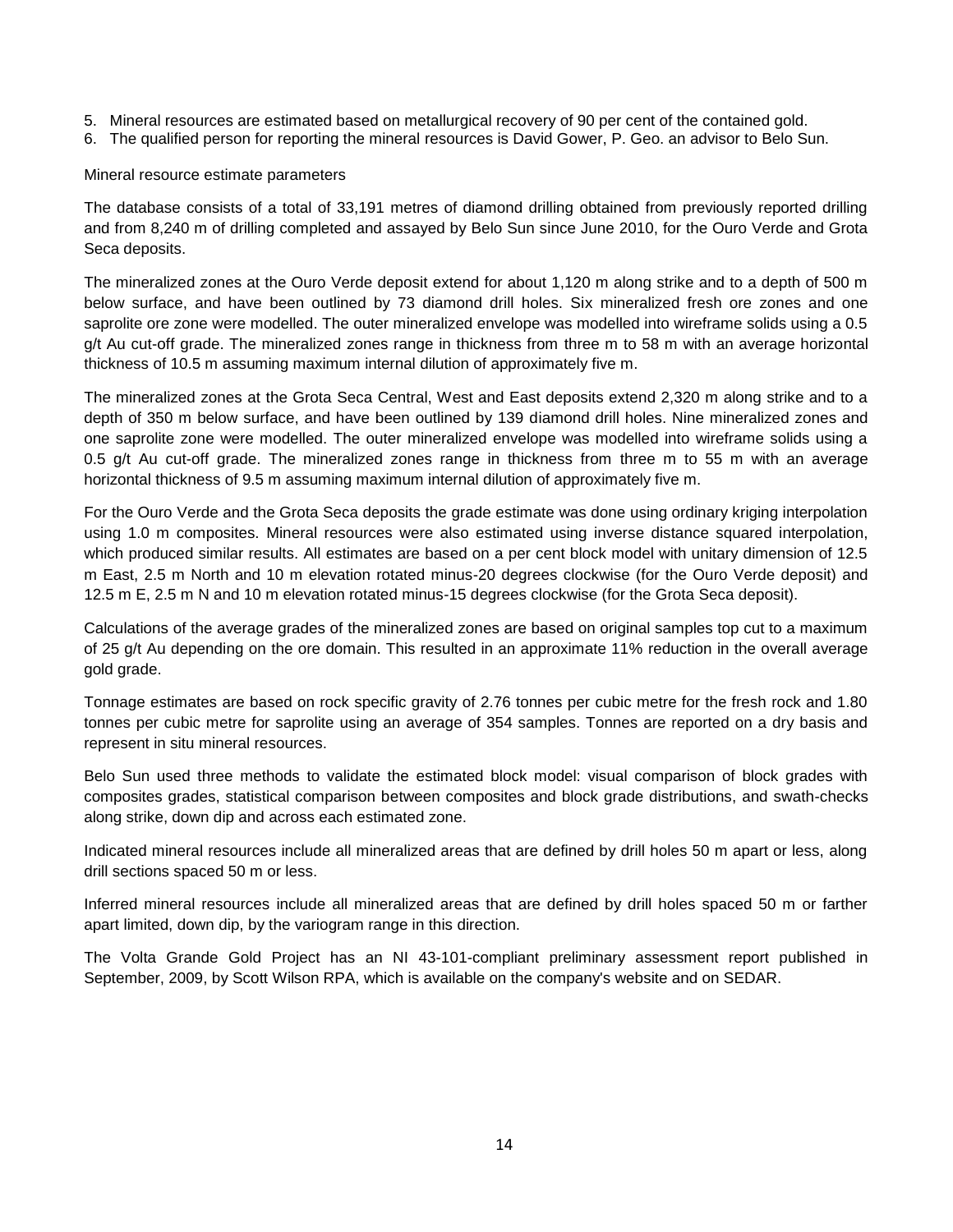# **PATROCINIO**

## *Background*

The 100% owned Patrocinio Project covers approximately 18,670 hectares of the Tapajos gold province in the Para State of northern Brazil.

The Tapajos province is historically the most important gold producing region in Brazil, with over six million ounces of artisanal production since the 1950s. Several public sources indicate that approximately one million ounces of gold have been produced by local miners at Patrocinio. Belo Sun's geologists have confirmed 19 property locations where current or former gold production has occurred from two types of mineralization: highgrade quartz veins and hydrothermally-altered granites where gold is associated with sulphides.

The Patrocínio Project was initiated with the objective to identify and characterize primary gold mineralization, representing the sources of large alluvium deposits, which produced a huge amount of gold extracted from the Surubim River and its tributaries, which even today are still mined by garimpeiros (artisanal miners).

Within mineralized zones, gold grades have been demonstrated to range from roughly 1 to 67 grams per tonne  $(g/t)$  within the quartz veins and from roughly 1 to 37 g/t within the granites. Channel sampling along a quartz vein in the Alcantara pit returned grades ranging from roughly 4 to 37 g/t gold over approximately 8 metres.

#### **OFF BALANCE SHEET ARRANGEMENTS**

There are no off-balance sheet arrangements to which the Company is committed.

#### **RELATED PARTY TRANSACTIONS**

The Company shares office space with other companies who may have similar officers and directors. The costs associated with this space are administered by 2227929 Ontario Inc (three months ended June 30, 2011 - \$50,832, six months ended June 30, 2011 - \$112,967; three and six months ended June 30, 2010 - \$13,212).

Mr. Stan Bharti, the chairman of the Company, is an officer of Forbes and Manhattan, Inc., a corporation that provides administrative services to the Company (three months ended June 30, 2011 - \$30,000, six months ended June 30, 2011 - \$60,000; three and six months ended June 30, 2010 - \$38,387).

Mr. Stephen Roman, a former director, CEO and president of the Company, is an officer and director of Global Atomic and Silvermet Inc., a corporation that provided rent and administrative services to the Company. Mr. Jeff Dawley, former CFO of the Company, had his consulting fees paid to Silvermet Inc.

The Company shares its premises with other corporations that have common directors and officers, and the Company reimburses the related corporations for their proportional share of the expenses. The Company has advanced \$11,247 to such corporations to cover shared expenses (2010 - \$Nil).

The amounts due to and from related parties are non-interest bearing and non-secured.

All of the above noted transactions have been in the normal course of operations and are recorded at their exchange amounts, which is the consideration agreed upon by the related parties.

## **COMPENSATION OF DIRECTORS AND OFFICERS**

During the three and six months ended June 30, 2011, the Company paid or accrued \$46,500 and \$258,000 respectively (Q2-2010 - \$7,500; 2011 - \$369,500) to directors of the Company and \$88,500 and \$717,000 (Q2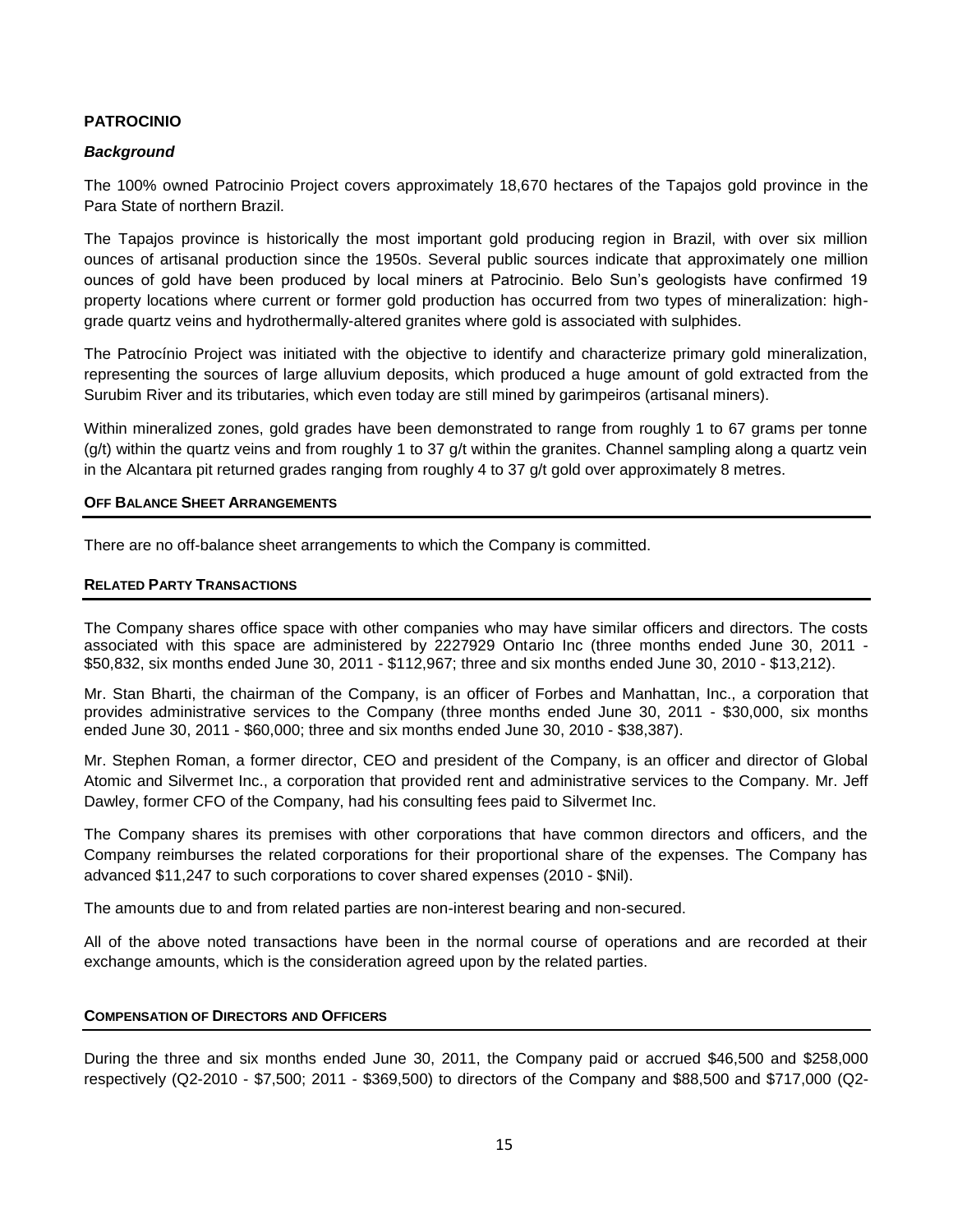2010 - \$68,500; 2011 - \$555,800) to officers of the Company. During the six months ended June 30, 2010, the Company paid termination benefits of \$359,500 to directors and \$420,000 to officers.

More detailed information regarding the compensation of officers and directors of the Company is disclosed in the management information circular. The management information circular is available under profile of the Company on Sedar at [www.sedar.com.](http://www.sedar.com/)

#### **FINANCIAL INSTRUMENTS AND OTHER INSTRUMENTS**

The carrying value of cash and cash equivalents, prepaid expenses, sundry receivable and accounts payable approximate their fair values due to the short maturity of those instruments.

#### **OUTSTANDING SHARE DATA**

Authorized unlimited common shares without par value – 206,428,334 are issued and outstanding as at August 26, 2011.

| No. of options            | Exercise price |      | Expiry date       |  |
|---------------------------|----------------|------|-------------------|--|
| 500,000                   | \$             | 0.60 | April 10, 2012    |  |
| 250,000                   | \$             | 0.60 | October 24, 2012  |  |
| 3,852,400                 | \$             | 0.34 | March 4, 2015     |  |
| 150,000                   | \$             | 0.45 | June 2, 2015      |  |
| 1,968,000                 | \$             | 0.36 | July 29, 2015     |  |
| 25,000                    | \$             | 0.43 | August 5, 2015    |  |
| 50,000                    | \$             | 0.80 | November 11, 2015 |  |
| 650,000                   | \$             | 0.89 | December 5, 2015  |  |
| 4,847,200                 | \$             | 1.33 | April 21, 2016    |  |
|                           |                |      |                   |  |
| No. of warrants           | Exercise price |      | Expiry date       |  |
| 21,500,000                | \$             | 0.50 | March 3, 2012     |  |
|                           |                |      |                   |  |
| No. of agent unit options | Exercise price |      | Expiry date       |  |
| 597,800                   | \$             | 0.25 | March 3, 2012     |  |

Stock options, warrants and convertible securities outstanding as at August 26, 2011:

#### **SUBSEQUENT EVENTS**

Subsequent to June 30, 2011, 120,000 warrants and 50,000 stock options were exercised for net proceeds of \$82,500. As well, 75,000 stock options exercisable at \$1.33 were cancelled.

#### **RISKS AND UNCERTAINTIES**

The operations of the Company are speculative due to the high-risk nature of its business, which are the acquisition, financing, exploration and development of mining properties. These risk factors could materially affect the Company's future operating results and could cause actual events to differ materially from those described in forward–looking information relating to the Company.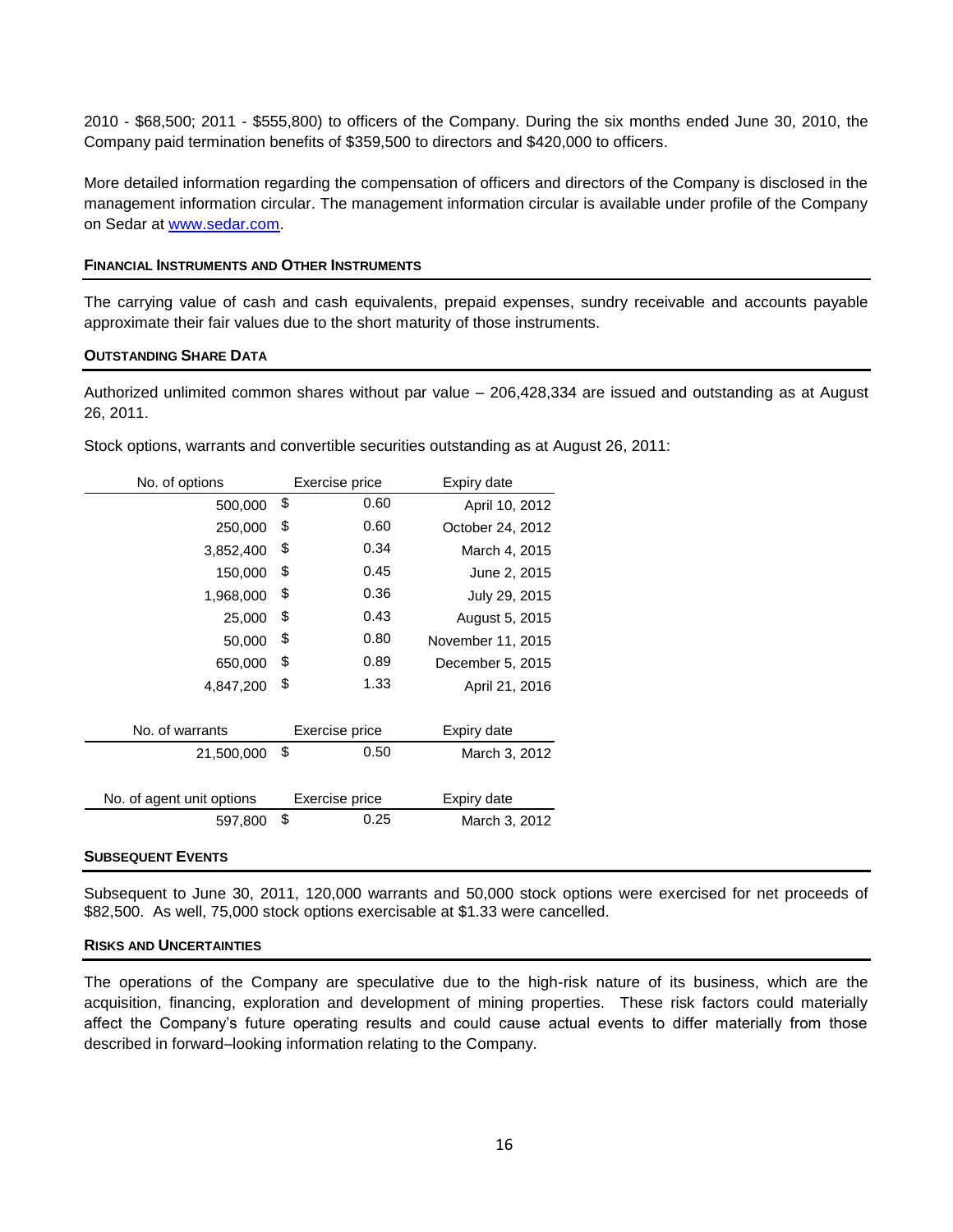# *Nature of Mining, Mineral Exploration and Development Projects*

Mineral exploration is highly speculative in nature. There is no assurance that exploration efforts will be successful. Even when mineralization is discovered, it may take several years until production is possible, during which time the economic feasibility of production may change. Substantial expenditures are required to establish Measured, Indicated and Inferred Minerals Resources through drilling. Upon completion of a Feasibility Study – with an accompanying economic analysis - Proven and Probable Mineral Reserves may be estimated. Because of these uncertainties, no assurance can be given that exploration programs will result in the establishment or expansion of mineral resources or mineral reserves. There is no certainty that the expenditures made towards the search and evaluation of mineral deposits will result in discoveries or development of commercial quantities of ore.

Development projects have no operating history upon which to base estimates of future capital and operating costs. For development projects, mineral resource estimates and estimates of operating costs are, to a large extent, based upon the interpretation of geologic data obtained from drill holes and other sampling techniques, and feasibility studies, which derive estimates of capital and operating costs based upon anticipated tonnage and grades of ore to be mined and processed, ground conditions, the configuration of the ore body, expected recovery rates of minerals from ore, estimated operating costs, and other factors. As a result, actual production, cash operating costs and economic returns could differ significantly from those estimated. It is not unusual for new mining operations to experience problems during the start-up phase, and delays in the commencement of production often can occur.

## *Mineral Resource Estimates May be Inaccurate*

There are numerous uncertainties inherent in estimating mineral resources, including many factors beyond the control of the Corporation. Such estimates are a subjective process, and the accuracy of any mineral resource estimate is a function of the quantity and quality of available data and of the assumptions made and judgments used in engineering and geological interpretation. These amounts are estimates only and the actual level of recovery of minerals from such deposits may be different. Differences between management's assumptions, including economic assumptions such as metal prices, market conditions and actual events could have a material adverse effect on the Corporation's mineral resource estimates, financial position and results of operations.

## *No Revenues*

To date, the Corporation has not recorded any revenues from operations nor has the Corporation commenced commercial production on any property. There can be no assurance that significant losses will not occur in the near future or that the Corporation will be profitable in the future. The Corporation's operating expenses and capital expenditures may increase in relation to the engagement of consultants, personnel and equipment associated with the continued exploration and future development of the Corporation's properties. The Corporation expects to continue to incur losses unless and until such time as it enters into commercial production and generates sufficient revenues to fund its continuing operations. The development of the Corporation's properties will continue to require the commitment of substantial mineral resources. There can be no assurance that the Corporation will continue as a going concern, generate any revenues or achieve profitability.

## *Liquidity Concerns and Future Financings*

The Corporation will require significant capital and operating expenditures in connection with the development of the Volta Grande Gold Project. There can be no assurance that the Corporation will be successful in obtaining the required financing as and when needed. Volatile markets may make it difficult or impossible for the Corporation to obtain debt or equity financing on favourable terms, if at all. Failure to obtain additional financing on a timely basis may cause the Corporation to postpone or slow down its development plans, forfeit rights in some or all of the Corporation's properties or reduce or terminate some or all of its activities. In the event that the Corporation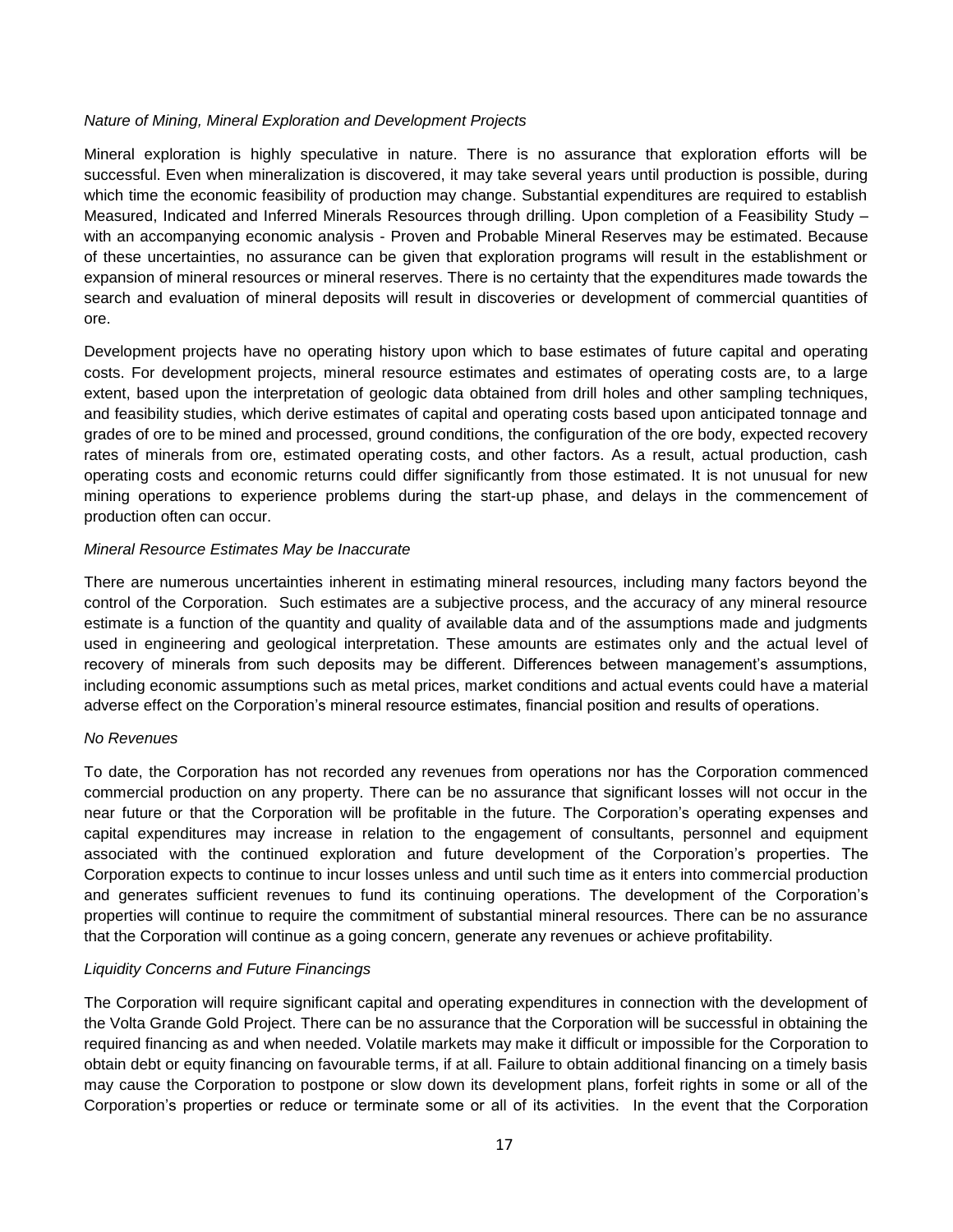completes an equity financing at or near to current trading prices of its common shares, such financing could be extremely dilutive to current shareholders who invested in the Corporation at higher share prices.

# *Mineral Commodity Prices*

The ability of the Corporation to fund its activities and, if it becomes a producing mineral Corporation, the profitability of the Corporation's operations will be dependent upon the market price of mineral commodities. Mineral prices fluctuate widely and are affected by numerous factors beyond the control of the Corporation. The level of interest rates, the rate of inflation, the world supply of mineral commodities and the stability of exchange rates can all cause significant fluctuations in prices. Such external economic factors are in turn influenced by changes in international investment patterns, monetary systems and political developments. The price of mineral commodities has fluctuated widely in recent years, and future price declines could cause commercial production to be impracticable, thereby having a material adverse effect on the Corporation's business, financial condition and result of operations.

# *Foreign Exchange*

Gold is sold in United States dollars thus the Corporation is subject to foreign exchange risks relating to the relative value of the Canadian dollar and Brazilian real as compared to the United States dollar. To the extent that the Corporation generates revenues upon reaching the production stage on its properties, it will be subject to foreign exchange risks as revenues will be received in United States dollars while operating and capital costs will be incurred primarily in Canadian dollars and Brazilian reais. A decline in the United States dollar would result in a decrease in the real value of the Corporation's revenues and adversely affect the Corporation's financial performance.

# *Licences and Permits, Laws and Regulations*

The Corporation's exploration and development activities, including mine, road, rail and port facilities, require permits and approvals from various government authorities, and are subject to extensive federal, provincial and local laws and regulations governing prospecting, development, production, transportation, exports, taxes, labour standards, occupational health and safety, mine safety and other matters. Such laws and regulations are subject to change, can become more stringent and compliance can therefore become more time consuming and costly. In addition, the Corporation may be required to compensate those suffering loss or damage by reason of its activities. The Corporation will be required to obtain additional licences and permits from various governmental authorities to continue and expand its exploration and development activities. There can be no assurance that the Corporation will be able to maintain or obtain all necessary licences, permits and approvals that may be required to explore and develop its properties, commence construction or operation of mining facilities.

## *Environmental*

The Corporation's activities are subject to extensive federal, provincial and local laws and regulations governing environmental protection and employee health and safety. Environmental legislation is evolving in a manner that is creating stricter standards, while enforcement, fines and penalties for non-compliance are more stringent. The cost of compliance with changes in governmental regulations has the potential to reduce the profitability of operations. Furthermore, any failure to comply fully with all applicable laws and regulations could have significant adverse effects on the Corporation, including the suspension or cessation of operations.

## *Title to Properties*

The acquisition of title to mineral resource properties is a very detailed and time-consuming process. The Corporation holds its interest in its properties indirectly through exploration permits and exploration applications. Title to, and the area of, the permits may be disputed or applications may lapse. There is no guarantee that such title will not be challenged or impaired. There may be challenges to the title of the properties in which the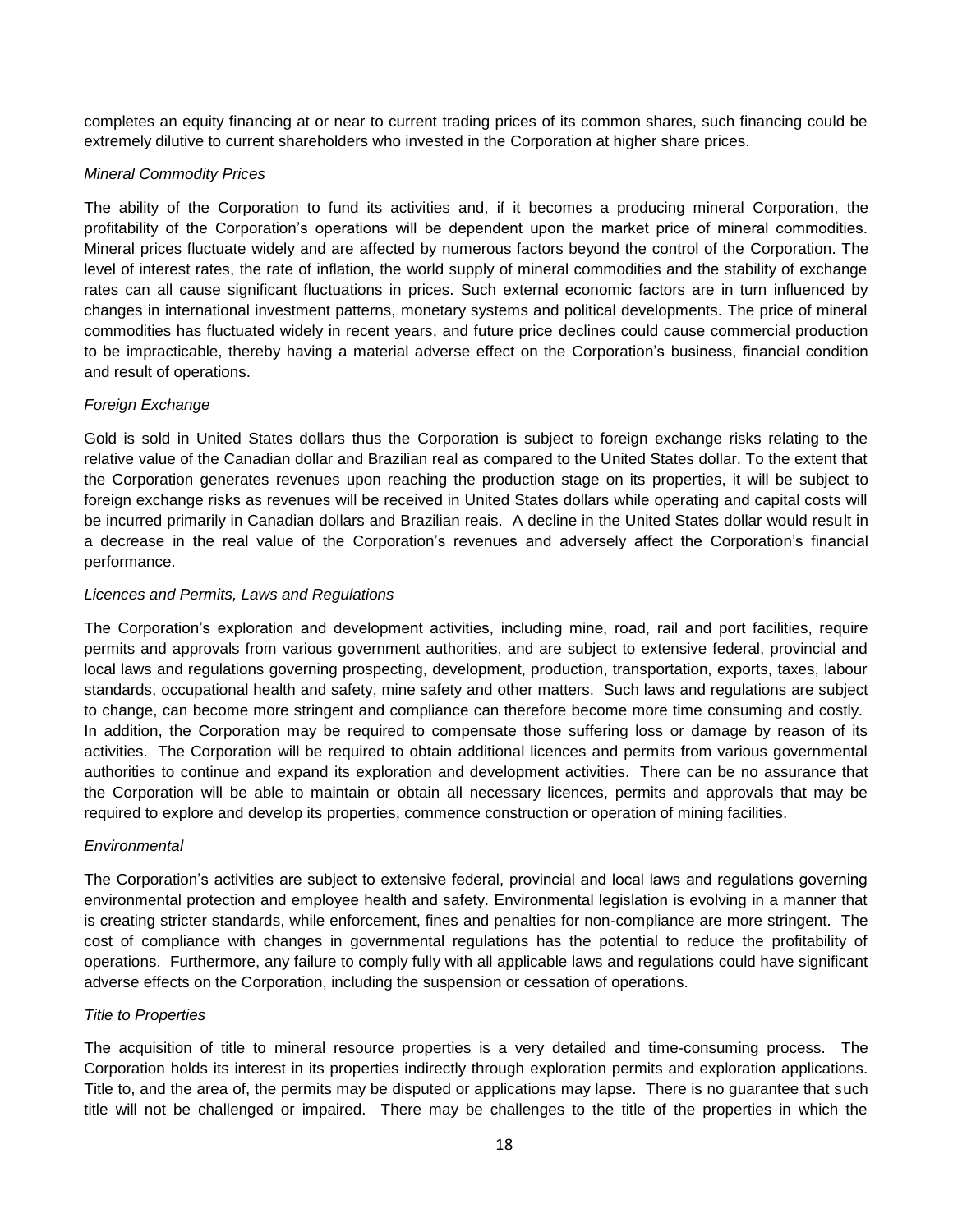Corporation may have an interest, which, if successful, could result in the loss or reduction of the Corporation's interest in the properties. There are garimpeiros operating within the Corporation's property, and there may be issues and difficulties that could arise, including title disputes and the risk of the garimpeiros encroaching onto active areas of the Volta Grande Gold Project.

# *Uninsured Risks*

The Corporation maintains insurance to cover normal business risks. In the course of exploration and development of mineral properties, certain risks and, in particular, unexpected or unusual geological operating conditions including explosions, rock bursts, cave-ins, fire and other natural disasters may occur. It is not always possible to fully insure against such risks as a result of high premiums or other reasons. Should such liabilities arise, they could reduce or eliminate any future profitability and result in increasing costs and a decline in the value of the Common Shares.

# *Competition*

The Corporation competes with many other mining companies that have substantially greater mineral resources than the Corporation. Such competition may result in the Corporation being unable to acquire desired properties, recruit or retain qualified employees or acquire the capital necessary to fund the Corporation's operations and develop its properties. The Corporation's inability to compete with other mining companies for these mineral resources could have a material adverse effect on the Corporation's results of operations and business.

# *Dependence on Outside Parties*

The Corporation has relied upon consultants, engineers and others and intends to rely on these parties for exploration, drilling, and local expertise. Substantial expenditures are required to establish mineral reserves through drilling, to carry out environmental and social impact assessments, to develop metallurgical processes to extract the metal from the ore and, in the case of new properties, to develop the exploration and plant infrastructure at any particular site. If such parties' work is deficient or negligent or is not completed in a timely manner, it could have a material adverse effect on the Corporation.

## *Dependence on Key Personnel*

Belo Sun is reliant on key personnel it has employed or engaged. Loss of such personnel may have a material adverse impact on the performance of the Corporation. In addition, the recruiting of qualified personnel is critical to the Corporation's success. As Belo Sun's business grows, it will require additional key financial, administrative, mining, marketing and public relations personnel as well as additional staff for operations.

## *Dependence on Qualified Personnel*

Recruiting and retaining qualified personnel in the future is critical to the Corporation's success. As the Corporation develops its Volta Grande Gold Project toward commercial production, the need for skilled labour will increase. The number of persons skilled in the exploration and development of mining properties in Brazil is limited and competition for this workforce is intense. The development of the Volta Grande Gold Project and other initiatives of the Corporation may be significantly delayed or otherwise adversely affected if the Corporation cannot recruit and retain qualified personnel as and when required.

## *Litigation*

Belo Sun has entered into legal binding agreements with various third parties on a consulting and partnership basis. The interpretation of the rights and obligations that arise from such agreements is open to interpretation and Belo Sun may disagree with the position taken by the various other parties resulting in a dispute that could potentially initiate litigation and cause Belo Sun to incur legal costs in the future. Given the speculative and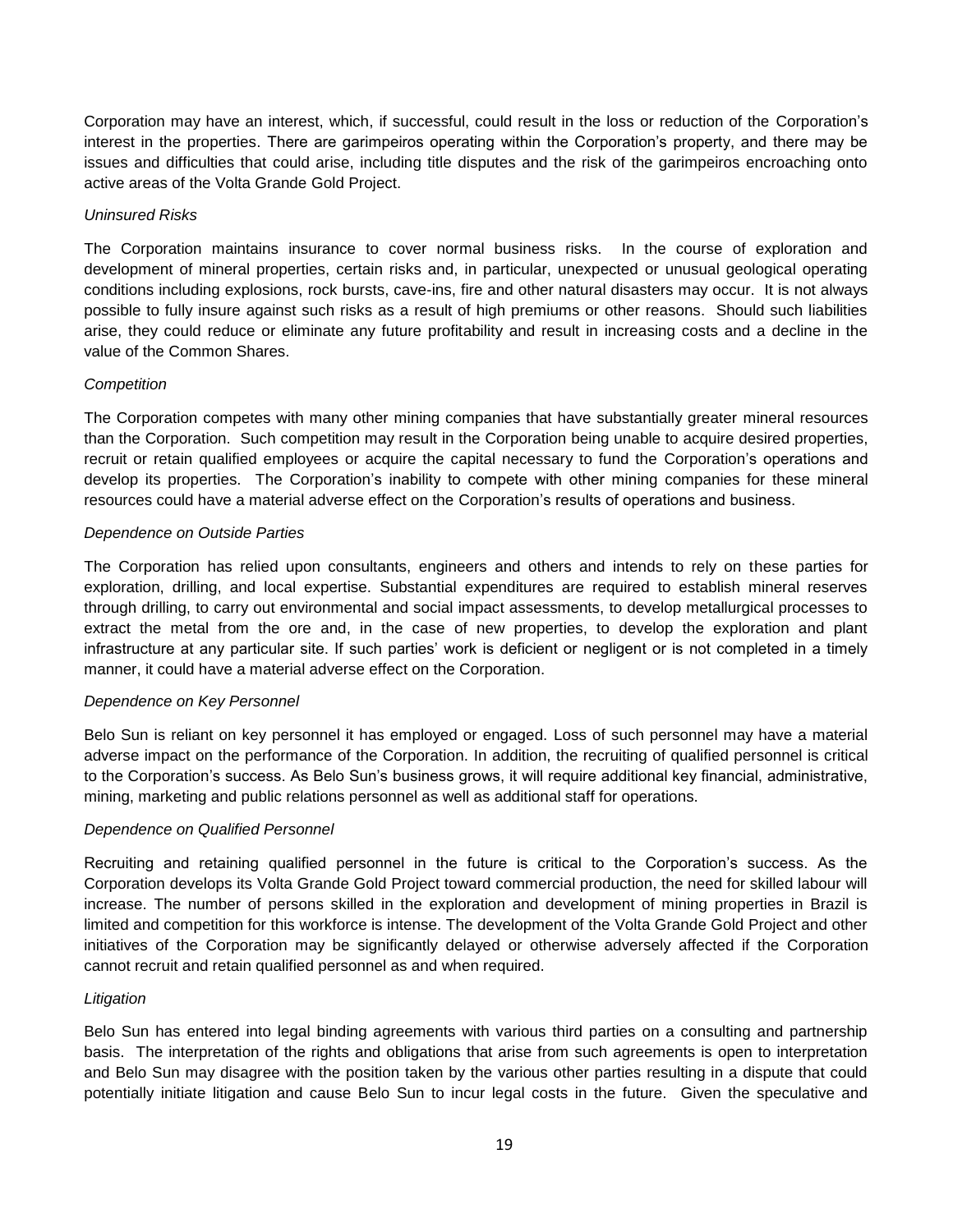unpredictable nature of litigation, the outcome of any such disputes could have a material adverse effect on Belo Sun.

## *Availability of Reasonably Priced Raw Materials and Mining Equipment*

The Corporation will require a variety of raw materials in its business as well as a wide variety of mining equipment. To the extent these materials or equipment are unavailable or available only at significantly increased prices, the Corporation's production and financial performance could be adversely affected.

## *Share Price Fluctuations*

The market price of securities of many companies, particularly development stage companies, experience wide fluctuations in price that are not necessarily related to the operating performance, underlying asset values or prospects of such companies. There can be no assurance that fluctuations in the Corporation's share price will not occur.

# *Conflicts of Interest*

Certain of the Corporation's directors and officers serve or may agree to serve as directors or officers of other companies and, to the extent that such other companies may participate in ventures in which the Corporation may participate, the directors of the Corporation may have a conflict of interest in negotiating and concluding terms respecting such participation.

# *Foreign Operations*

At present, the operations of Belo Sun are located in Brazil. As a result, the operations of the Corporation are exposed to various levels of political, economic and other risks and uncertainties associated with operating in foreign jurisdiction. These risks and uncertainties include, but are not limited to, currency exchange rates; price controls; import or export controls; currency remittance; high rates of inflation; labour unrest; renegotiation or nullification of existing permits, applications and contracts, land or tax disputes; changes in taxation policies; restrictions on foreign exchanges; changing political condition; currency controls; and governmental regulations that may require the awarding of contracts of local contractors or require foreign contractors to employ citizens of, or purchase supplies from, a particular jurisdiction. Changes, if any, in mining or investment policies or shifts in political attitudes in Brazil or other countries in which Belo Sun conducts business may adversely affect the operations of the Corporation. The Corporation may become subject to local political unrest that could have a debilitating impact on operations, and at its extreme, could result in damage and injury to personnel and site infrastructure.

Failure to comply with applicable laws and regulations may result in enforcement actions and include corrective measures requiring capital expenditures, installing of additional equipment or remedial actions. Parties engaged in mining operations may be required to compensate those suffering loss or damage by reason of mining activities and may have civil or criminal fines or penalties imposed for violations of applicable laws or regulations.

## **SIGNIFICANT ACCOUNTING POLICIES**

The Company's significant accounting policies can be found in Note 2 of its condensed interim consolidated financial statements for the three months ended March 31, 2011.

# **Future Accounting Pronouncements**

Certain new standards, interpretations, amendments and improvements to existing standards were issued by the IASB or IFRIC that are mandatory for accounting periods beginning after January 1, 2011 or later periods. Updates are not applicable or are not consequential to the Company have been excluded thereof.